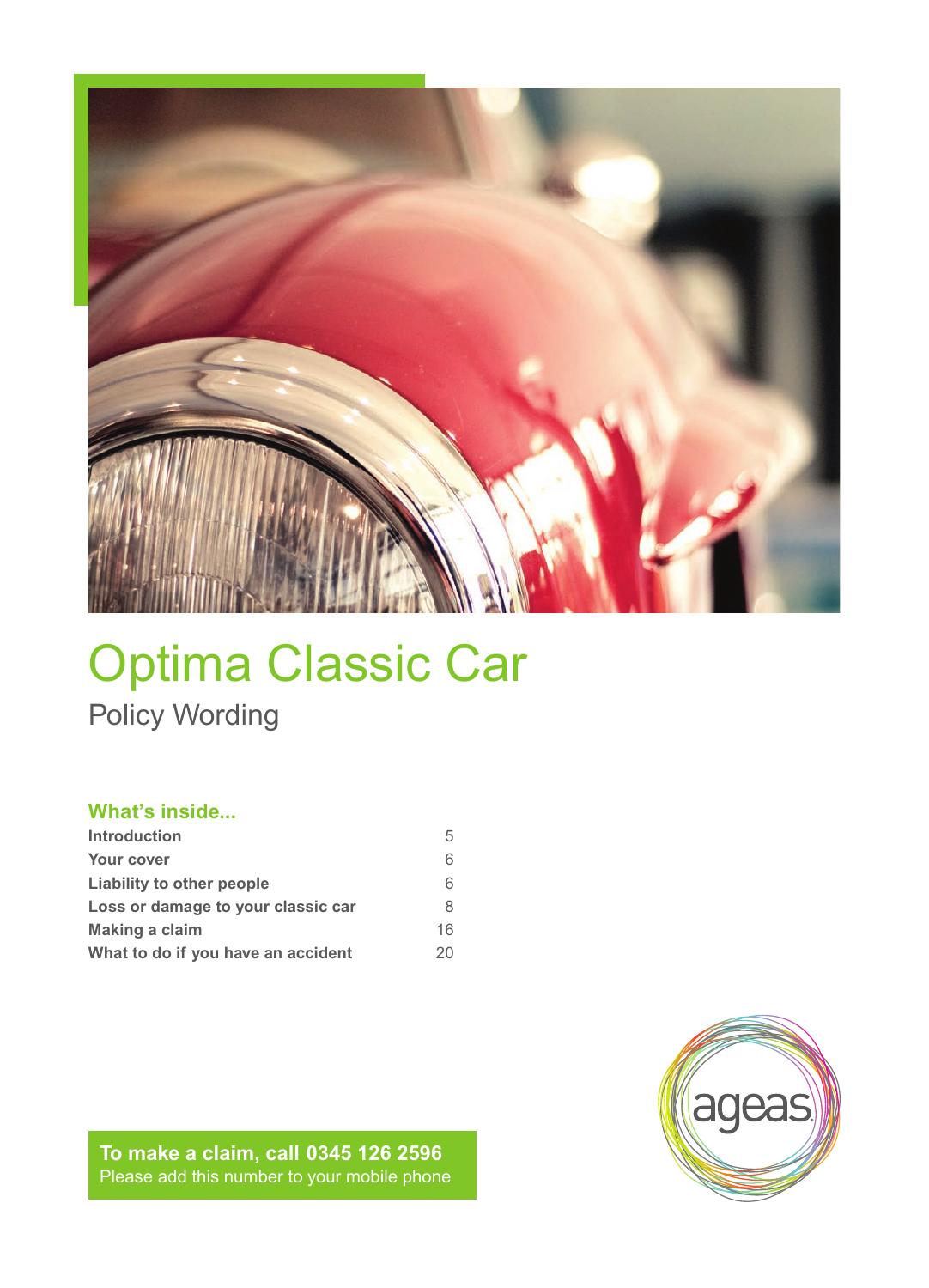# **Definitions**

Whenever the following words or expressions appear in your policy, they have the meaning given below.

#### **Accessories and spare parts**

Items which are for your classic car only and are in or attached to your classic car, or in your home. This includes in your private garage or any other private garage that you own or rent, at the time of the loss or damage.

## **Acts of terrorism**

Any act that the government of the United Kingdom considers to be an act of terrorism. The use of or threat of action, force or violence by any person or group of people acting alone or on behalf of any organisation or government for political, religious, ideological or similar beliefs. This includes trying to influence any government or intimidate the public.

## **Agreed value**

This is the amount shown in the schedule, which represents the value of your classic car including accessories and spare parts. This is the most we will pay you if your classic car is lost or totally destroyed, or where the cost of repairs is greater than the agreed value.

The agreed value will include the value of any specific registration number of your classic car that is historically important.

#### **Certificate of motor insuranc**e

A document we issue that proves you have the car insurance you need and must have by law.

#### **Endorsement**

Statements, found in your schedule, that either show changes to the terms of your policy or terms that apply specifically to you (for example, the amount of excess you must pay).

#### **Excess**

The first amount of any claim which you must pay if your classic car is lost, stolen or damaged.

### **Great Britain**

England, Scotland and Wales.

#### **Inexperienced driver**

Anybody who is 25 years or older who holds a provisional licence or who has held a full United Kingdom, European Union or European Economic Area licence for less than 12 months.

#### **Key**

Any key or alternative electronic or mechanical device designed to open the car's locks or turn on the ignition (or both).

#### **Market value**

The cost of replacing your classic car, including accessories and spare parts, with another of the same make, specification (for example, the level of equipment found in your classic car), model, age, mileage and condition as your classic car just before the loss or damage you are claiming for.

## **Non-UK territorial limits**

Any country (not the United Kingdom) that is a member of the European Union and any other country shown on the back of your certificate of motor insurance.

### **Partner**

A person you are married to or have a civil partnership with, or a person you live with as if you were their husband, wife or civil partner. (A civil partnership is a formal arrangement that gives same-sex partners the same legal status as a married couple.)

#### **Period of insurance**

The period shown in your schedule or in your certificate of motor insurance (or both) during which your policy will apply.

#### **Proposal**

The document that records the information you gave us when you bought or renewed your policy and which your contract with us is based on.

#### **Racetrack**

Any track, field, circuit or road, including toll roads (with no maximum speed limit), which is being used at the time of the loss or damage for racing, rallies, pacemaking, speed trials or track days.

#### **Schedule**

The document that names you as the policyholder and sets out what this policy covers you for. We will replace your schedule whenever you renew the policy or if you make any changes to the policy while your insurance applies.

# **Statement of facts or statement of insurance**

The document that records the information you gave us when you bought or renewed your policy. This is the document your contract with us is based on.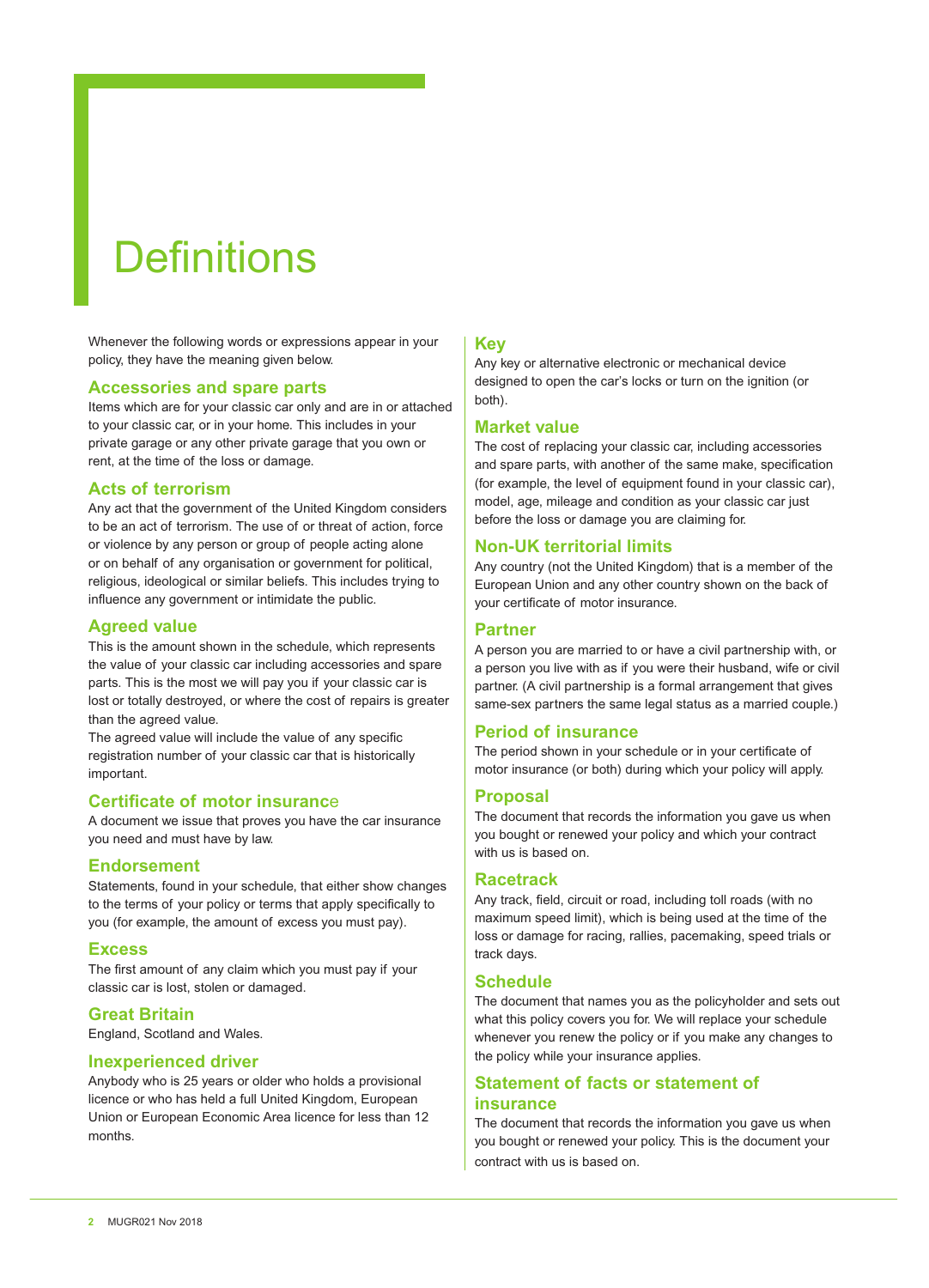# **Territorial limits**

England, Scotland, Wales, Northern Ireland, the Isle of Man, the Channel Islands, any other country that is a member of the European Union and any other country stated on the back of your certificate of motor insurance.

# **Toolkit**

Tools (for example, spanners, wrenches and socket sets) which you use to maintain and repair your classic car and are in your classic car, or in your home. This includes in your private garage or any other private garage that you own or rent, at the time of any loss or damage to your classic car. We will not cover any tools that you use for any business purposes.

# **United Kingdom**

England, Scotland, Wales, Northern Ireland, the Isle of Man and the Channel Islands.

**We, us, our**  Ageas Insurance Limited.

# **You, your**

The policyholder whose name is on the schedule or, if you die, your legal personal representatives.

## **Young driver**

A person aged under 25 years at the time of an event which you or they may be entitled to claim for.

# **Your classic car**

Any car which you have a current certificate of motor insurance for under this policy.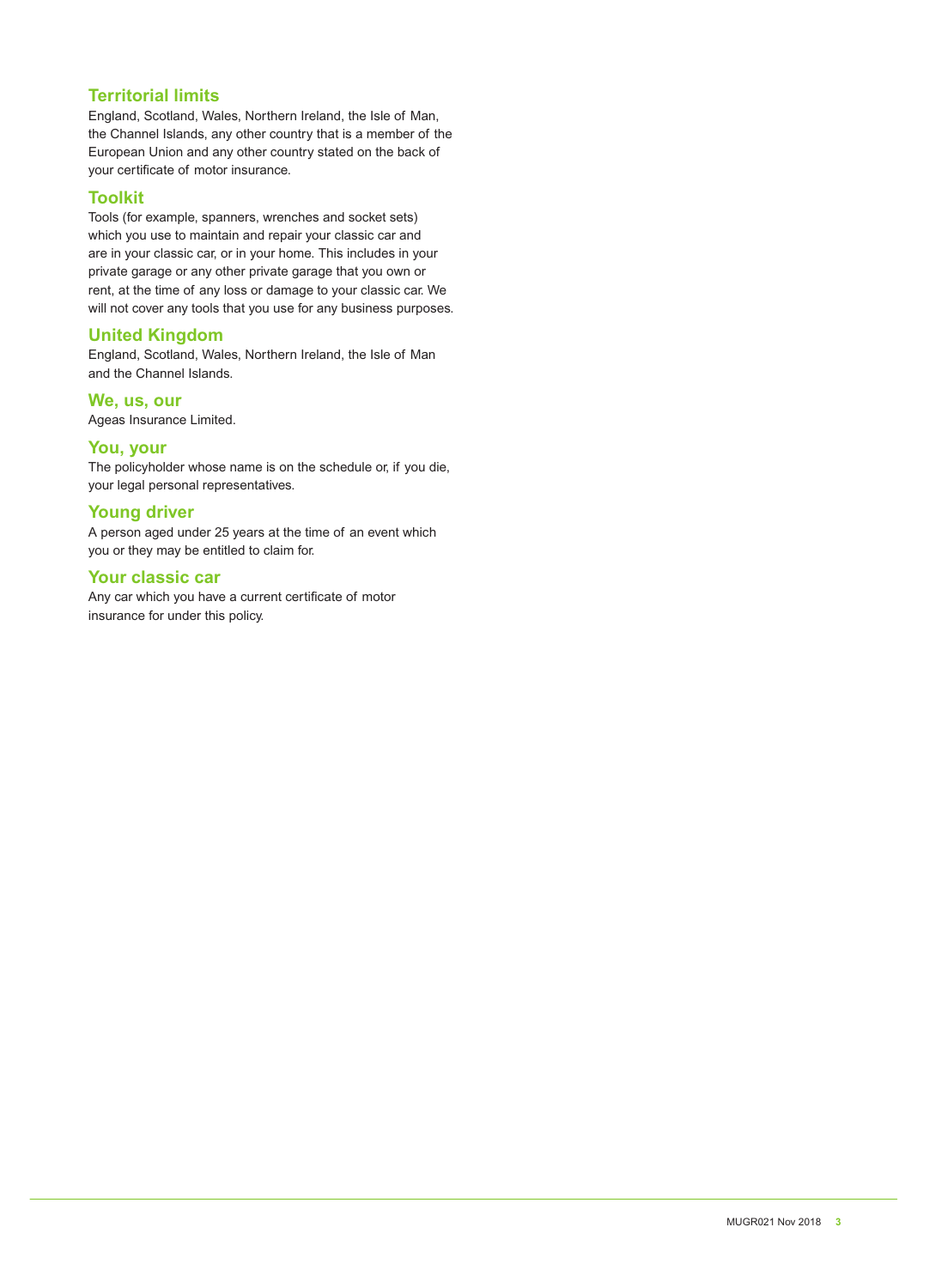# **Contents**

| <b>Definitions</b>                                   | $2 - 3$   |
|------------------------------------------------------|-----------|
| Introducing your Optima classic car insurance policy | 5         |
| Your cover                                           | 6         |
| Liability to other people                            | $6 - 7$   |
| Loss of, or damage to, your classic car              | $8 - 9$   |
| <b>Personal accident benefits</b>                    | 10        |
| <b>Personal belongings</b>                           | 10        |
| <b>Medical expenses</b>                              | 11        |
| <b>Broken windscreens and glass</b>                  | 11        |
| Hotel or travel expenses                             | 11        |
| Lost or stolen classic car keys and replacing locks  | 11        |
| <b>Travelling abroad</b>                             | 12        |
| <b>Car sharing</b>                                   | 12        |
| Cover when your classic car is being                 |           |
| serviced, examined or repaired                       | 12        |
| General exceptions under this policy                 | 13        |
| Conditions that apply to all of this policy          | $14 - 15$ |
| <b>Making a claim</b>                                | $16 - 17$ |
| <b>Privacy Notice</b>                                | 18        |
| How to make a complaint                              | 19        |
| What to do if you have an accident                   | 20        |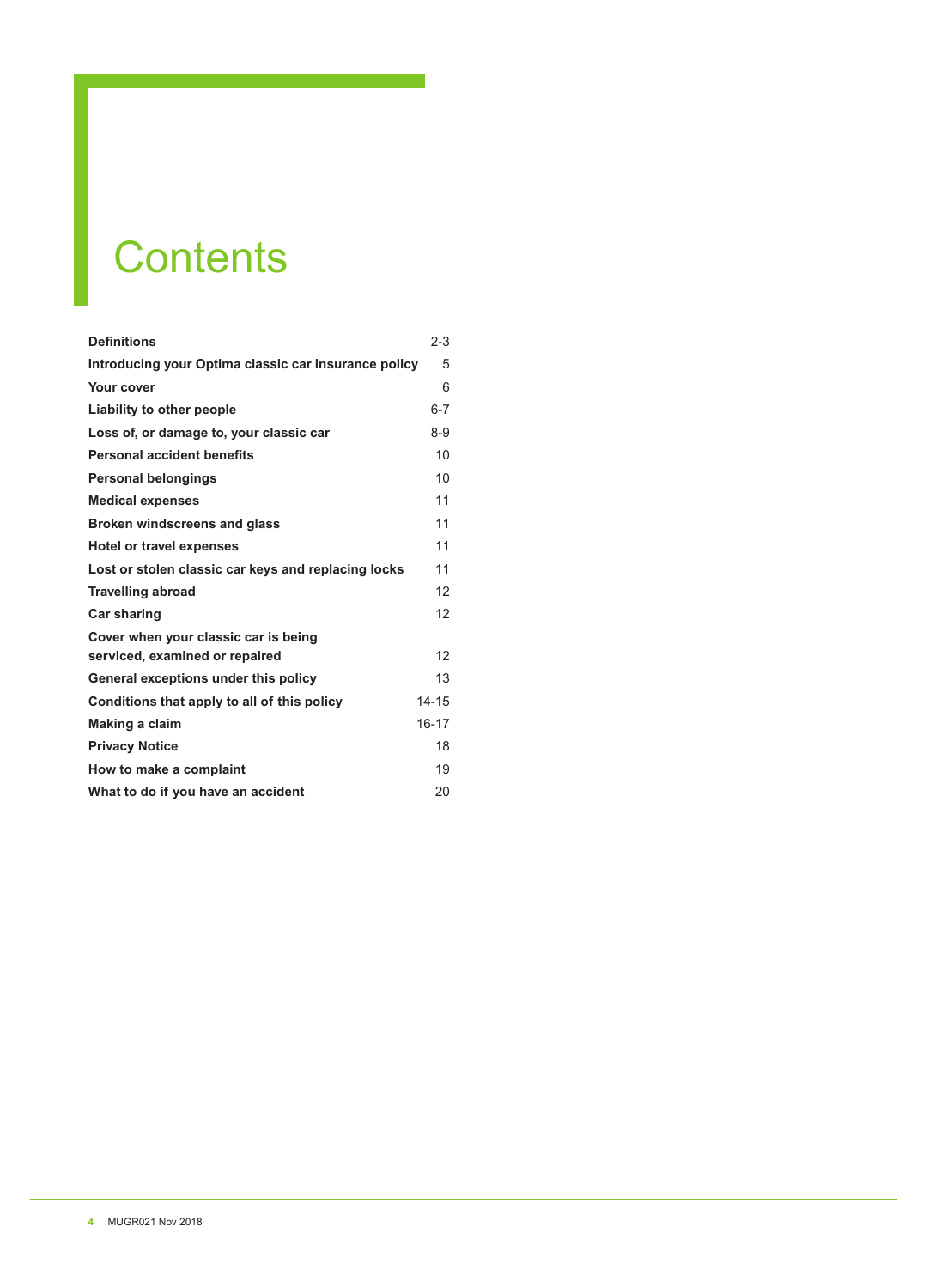# Introducing your Optima classic car insurance policy

This booklet gives full details of your cover.

Please read this booklet, your schedule and your certificate of motor insurance carefully and make sure that they meet your needs.

If you have any questions, please contact your insurance broker or intermediary and they will help you.

Please keep all your insurance documents in a safe place, as you may need to read them if you want to make a claim.

#### **Our contract with you**

We will provide car insurance under the terms, exceptions, conditions and endorsements of this policy, during any period for which we have accepted your premium.

The contract is based on the proposal (or any statement of facts or statement of insurance we prepare using the information you have provided), and any declaration you make. The schedule, any endorsements and the certificate of motor insurance are all part of this policy. You must read all the documents that make up your policy as one document.

# **The law that applies to this policy**

English law will apply to this contract unless you and we agree otherwise. (If you live in Jersey, the law of Jersey will apply to this contract and the Jersey courts will have exclusive jurisdiction over disputes between us and you in relation to it.)

## **Language**

The contractual terms and conditions and other information relating to this contract will be in the English language.

Andy Watson CEO, Ageas Insurance Ltd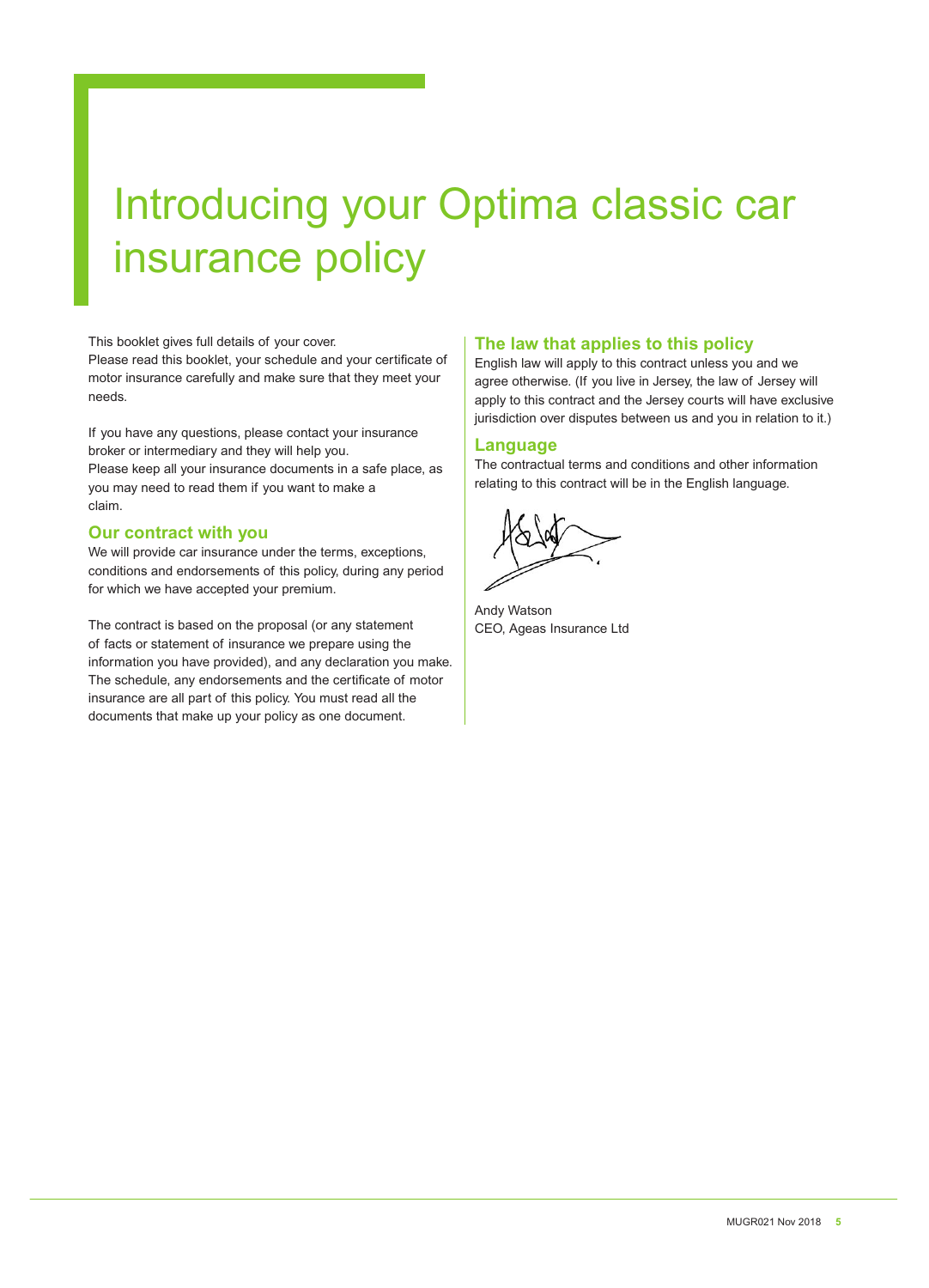# Your cover

If you chose comprehensive cover, all sections of this policy booklet apply.

If you have third party, fire and theft cover, sections 1, 2 (loss or damage caused by fire, theft or attempted theft only), 8, 9, 10 and 11 apply.

If you have cover for third party only, sections 1, 9, 10 and 11 apply.

# Section 1 – Liability to other people

### If you have laid-up cover, sections 2 (loss or damage caused by accidental damage, malicious damage, fire, theft or attempted theft only), 6 and 8 apply. You can only choose this cover if:

- your classic car is off the road;
- the car is not taxed; and
- you have made a Statutory Off Road Notification (SORN) to the Driver and Vehicle Licensing Agency.

| What we will cover                                                                                                                                                                                                                                                                                                                                                                                                                                                                                                                                                                                                                                                                                                                                                                                                                                                                                                                                                                                                                                                                                                                                                                                    | What we will not cover                                                                                                                                                                                                                                                                                                                                                                                                                                                                                                                                                                                                                                                                                                                                                                                                                                                                                                                                                                                                                                                                  |
|-------------------------------------------------------------------------------------------------------------------------------------------------------------------------------------------------------------------------------------------------------------------------------------------------------------------------------------------------------------------------------------------------------------------------------------------------------------------------------------------------------------------------------------------------------------------------------------------------------------------------------------------------------------------------------------------------------------------------------------------------------------------------------------------------------------------------------------------------------------------------------------------------------------------------------------------------------------------------------------------------------------------------------------------------------------------------------------------------------------------------------------------------------------------------------------------------------|-----------------------------------------------------------------------------------------------------------------------------------------------------------------------------------------------------------------------------------------------------------------------------------------------------------------------------------------------------------------------------------------------------------------------------------------------------------------------------------------------------------------------------------------------------------------------------------------------------------------------------------------------------------------------------------------------------------------------------------------------------------------------------------------------------------------------------------------------------------------------------------------------------------------------------------------------------------------------------------------------------------------------------------------------------------------------------------------|
| a Cover for your liabilities<br>This policy covers you for:<br>all your legal responsibilities as a result of death of or<br>injury to anybody caused by an incident involving your<br>classic car: and<br>damage to any property as a result of an incident<br>$\bullet$<br>involving your classic car. We will pay up to £20 million<br>(including all costs, expenses and indirect losses, apart<br>from those covered under the legal expenses part of<br>your policy). This cover applies to any one event or any<br>series of incidents resulting from one event.<br><b>b</b> Static display<br>We will also provide the cover outlined in section 1a when<br>your classic car is part of a static display (where it is<br>parked and not being driven).<br>c Rallies<br>We will also provide the cover outlined in section 1a when<br>your classic car is being used in connection with local,<br>national or international rallies organised by owners' clubs<br>which are recognised by the Driver and Vehicle Licensing<br>Agency (DVLA). This cover does not apply to any rally that<br>includes any racing, pacemaking, or being in any contest<br>or speed trial other than hill climbs. | This applies to all claims made under parts 1a, 1b, 1c and<br>1d of the policy.)<br>• We will not cover you driving any vehicle that is not<br>covered under this policy.<br>We will not cover loss of or damage to your belongings or<br>$\bullet$<br>the belongings of anybody else insured.<br>We will not cover anyone driving your classic car who has<br>$\bullet$<br>never held a licence to drive it or who is disqualified from<br>driving.<br>We will not cover anyone who fails to keep to any of the<br>terms, conditions and endorsements of this policy.<br>We will not cover the liability of anyone insured under this<br>$\bullet$<br>policy for causing the death of, or injury to, any employee<br>who was carrying out any activity associated with their<br>work at the time of the accident, unless the Road Traffic<br>Acts say otherwise.<br>We will not cover loss of or damage to the classic car<br>$\bullet$<br>being used or driven at the time of the incident.<br>We will not cover loss of or damage to any trailer or vehicle<br>$\bullet$<br>you tow. |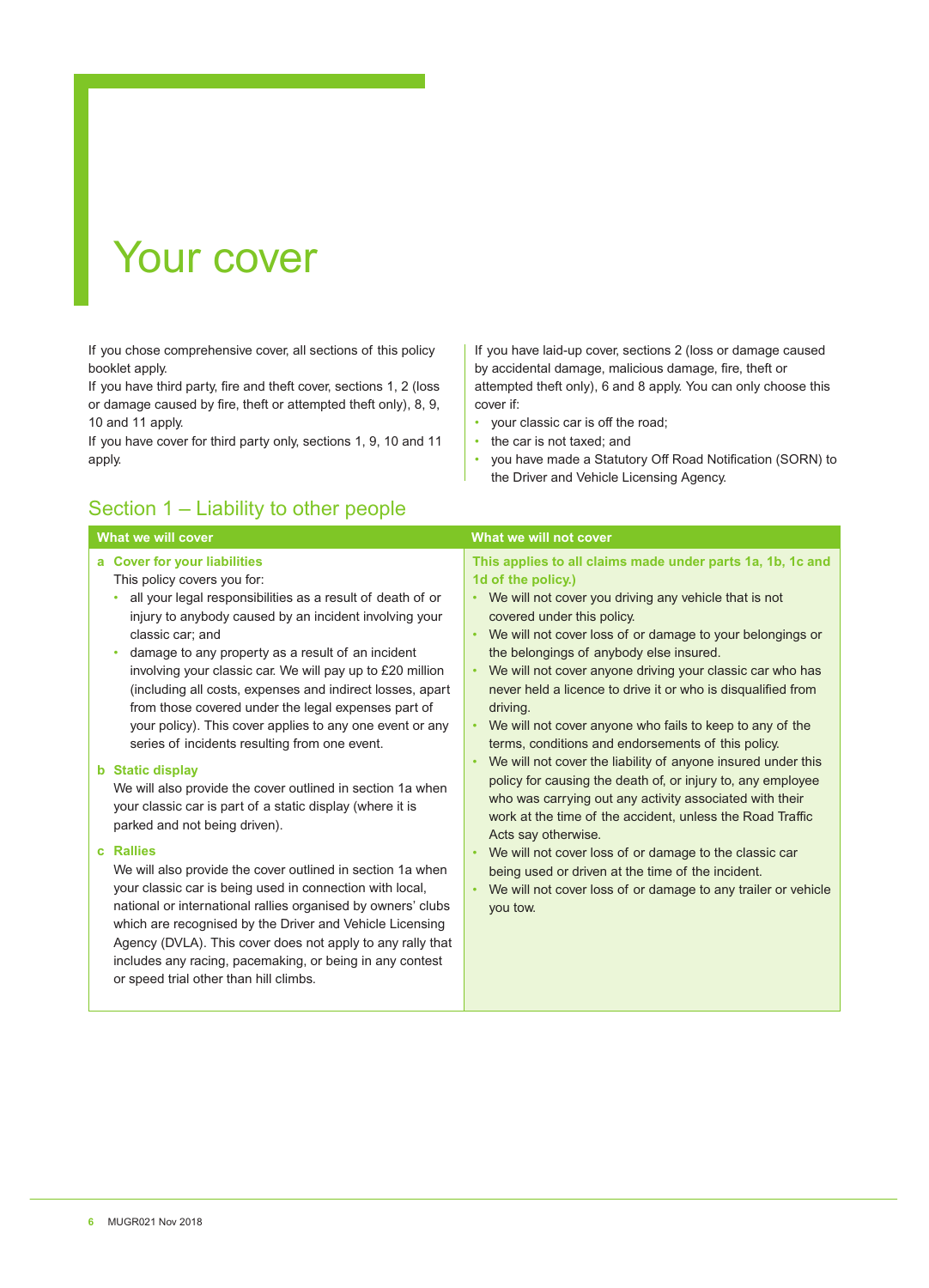# Section 1 – Liability to other people – continued

| What we will cover                                                                                                                                                                                                                                                                                                                                                                                                                                                                                                                                                                                                                                                                                                                                                                                                                                                                                                     | What we will not cover |
|------------------------------------------------------------------------------------------------------------------------------------------------------------------------------------------------------------------------------------------------------------------------------------------------------------------------------------------------------------------------------------------------------------------------------------------------------------------------------------------------------------------------------------------------------------------------------------------------------------------------------------------------------------------------------------------------------------------------------------------------------------------------------------------------------------------------------------------------------------------------------------------------------------------------|------------------------|
| d Cover for other people<br>We will also provide the cover outlined in section 1a for:<br>anyone insured by this policy to drive your classic car as<br>long as they have your permission;<br>anyone you allow to use (but not drive) your classic car<br>٠<br>for social, domestic and pleasure purposes (that is, not<br>for business purposes);<br>anyone who is travelling in or getting into or out of your<br>٠<br>classic car; and<br>your employer (as long as they have your permission to<br>$\bullet$<br>use your classic car and are allowed to do so by your<br>current certificate of motor insurance).                                                                                                                                                                                                                                                                                                  |                        |
| e Cover for legal personal representatives<br>If anyone insured under the policy dies, we will transfer the<br>protection we provide under this policy to their estate.                                                                                                                                                                                                                                                                                                                                                                                                                                                                                                                                                                                                                                                                                                                                                |                        |
| f Emergency medical treatment<br>We will pay for emergency treatment fees as set out in the<br>Road Traffic Acts.                                                                                                                                                                                                                                                                                                                                                                                                                                                                                                                                                                                                                                                                                                                                                                                                      |                        |
| g Legal expenses<br>If we give our permission in writing beforehand, we will pay<br>the fee for a solicitor to:<br>represent anybody insured under this policy at any<br>٠<br>coroner's inquest or fatal accident inquiry; or<br>defend anybody insured under this policy in a<br>$\bullet$<br>magistrates' court, as long as the case relates to an<br>event you may be able to claim for under parts 1a, 1b,<br>1c or 1d of this policy.<br>We will pay for legal services to defend anyone insured<br>under this policy if legal action is taken against them for:<br>manslaughter;<br>٠<br>causing death by dangerous driving; or<br>٠<br>causing death after drinking alcohol or taking drugs.<br>The following conditions apply to legal expenses cover.<br>You must ask us and we must agree to provide the<br>٠<br>cover.<br>The deaths the legal action relates to must be covered<br>٠<br>under this policy. |                        |
| The event causing the deaths must have happened in<br>$\bullet$<br>the United Kingdom.                                                                                                                                                                                                                                                                                                                                                                                                                                                                                                                                                                                                                                                                                                                                                                                                                                 |                        |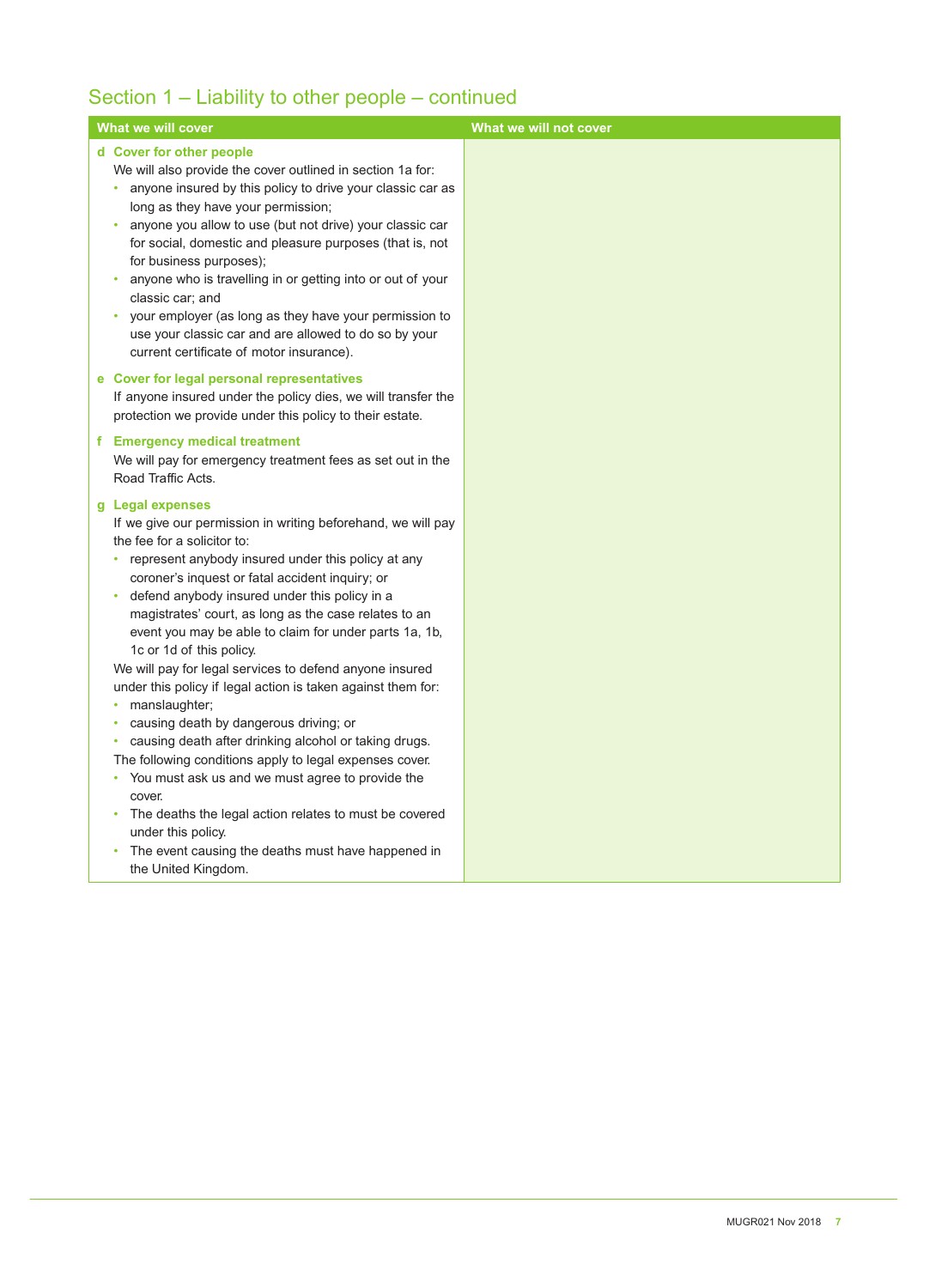# Section 2 – Loss of, or damage to, your classic car

If your classic car, its accessories and spare parts or toolkit are lost, stolen or damaged, we will:

- settle your claim by sending you a payment for the amount of the loss or damage;
- replace what is lost or is damaged (if this is more costeffective than repairing it); or
- repair the damage ourselves.

#### **The most we will pay**

We will not pay more than the market value of your classic car (including any accessories and spare parts or toolkit) at the time of the loss or damage, less any excess that may apply, unless there is an agreed value for your classic car shown on your schedule.

#### **Hire-purchase, leasing and other agreements**

If your classic car is owned by someone else, we will settle any claim by paying the legal owner before paying anything left over to you.

#### **Restoration or repair**

If you have chosen laid-up cover and your classic car is being restored or repaired by someone else on their commercial premises, we will cover loss or damage under this section to your classic car if the restorer or repairer has no insurance in force that covers the loss or damage.

#### **Registration plates**

We will pay for the cost of replacing the registration plates fitted to your classic car in the same style as the plates fitted before the loss or damage happened.

#### **Parts that are not available**

We may decide to repair your classic car with parts which have not been made or supplied by your classic car's manufacturer, but which are of a similar standard. We are not responsible for:

- any extra costs of storing your classic car that result from any accessory or part not being available; or
- the cost of importing any accessory or part into the United Kingdom.

#### **Removing and delivering your classic car**

If your classic car is in the United Kingdom and cannot be driven as a result of loss or damage which is covered under this policy, we will pay the cost of protecting it and taking it to the nearest suitable repairer. We will also pay the cost of delivering your classic car to you at the address shown in your schedule after it has been repaired.

#### **What we will cover What we will cover** What we will not cover

• We will not cover the excesses shown in your schedule.

- We will not cover loss or damage caused by wear and tear.
- We will not cover any reduction in the market value of your classic car (for example reductions caused by the age of the classic car or the number of miles it has covered).
- We will not cover loss in the market value of your classic car resulting from any repair, whether or not this has happened as a result of any claim under this policy.
- We will not cover any mechanical, electrical or computer equipment breaking or failing to work properly.
- We will not cover damage to tyres caused by braking, punctures, cuts or bursts.
- We will not cover damage caused by pressure waves from an aircraft or other flying object travelling at or beyond the speed of sound.
- We will not cover loss of, or damage to, any trailer, caravan or vehicle, or anything inside, while being towed by or attached to your classic car.
- We will not cover you for loss of use or other indirect losses (such as travel costs or loss of earnings) other than those set out in section 7 of this policy.
- We will not cover your classic car being stolen by someone who claims to be a buyer or a buying or selling agent.
- We will not cover loss of, or damage to, your classic car if, at the time of the incident, someone in your family or someone who is living with you was using it without your permission. (This exception does not apply if you report the person using your classic car to the police for taking your classic car without your permission.)
- We will not cover loss or damage caused by any government, public or local authority legally taking, keeping or destroying your classic car.
- We will not cover loss of, or damage to, televisions, phones, games consoles, electronic-navigation or radardetection equipment not permanently fitted to your classic car and which was not part of the manufacturer's specification when your classic car was first registered.
- We will not cover loss of, or damage to, your classic car caused by filling the fuel tank with the incorrect fuel.
- We will not cover loss of, or damage to, your classic car if it is unoccupied (that is, nobody is inside it) and is left:
	- unlocked;
	- with the windows or roof open; or
	- with the keys inside (or on) your classic car.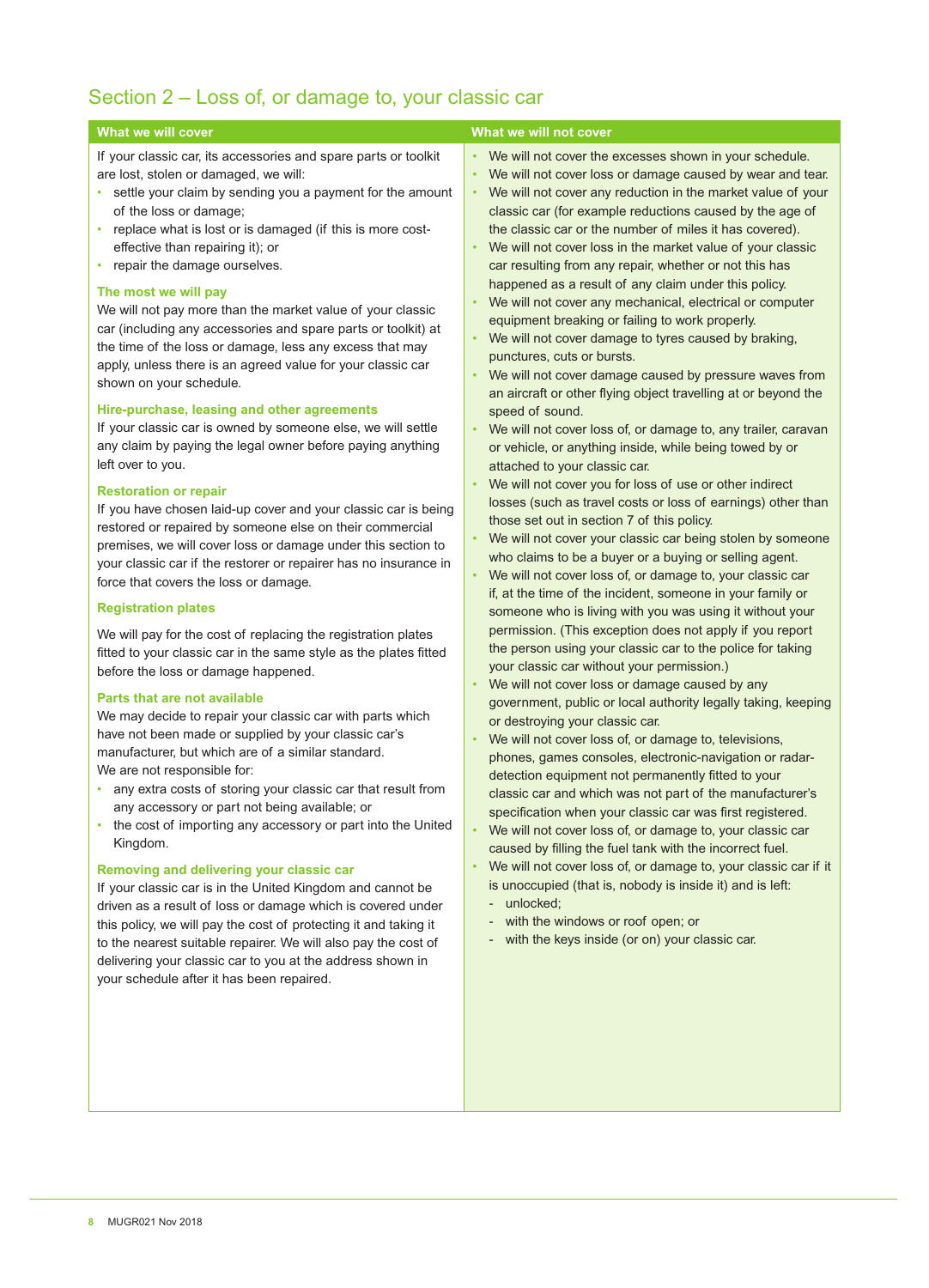# Section 2 – Loss of, or damage to, your classic car – continued

| What we will cover                                                                                                            | What we will not cover |
|-------------------------------------------------------------------------------------------------------------------------------|------------------------|
| <b>Radio and audio equipment</b>                                                                                              |                        |
| This policy covers loss or damage to any radio or audio                                                                       |                        |
| equipment permanently fitted to your classic car.                                                                             |                        |
| There is no limit on the level of cover for equipment in your                                                                 |                        |
| classic car which was fitted by the manufacturer at the time<br>the car was made.                                             |                        |
| We cover equipment not fitted to the manufacturer's                                                                           |                        |
| specification up to the following limits:                                                                                     |                        |
| • If you have comprehensive insurance the most we will                                                                        |                        |
| pay is £500 after taking off the excess that applies to your                                                                  |                        |
| claim.                                                                                                                        |                        |
| • If you have third party, fire and theft insurance the most we                                                               |                        |
| will pay is £250 after taking off any excess that applies to                                                                  |                        |
| your claim.                                                                                                                   |                        |
| <b>Examples</b>                                                                                                               |                        |
| • You have comprehensive insurance with a £100 excess.                                                                        |                        |
| Your classic car stereo, which was not fitted by the car                                                                      |                        |
| manufacturer and is worth £700, is stolen. You claim for                                                                      |                        |
| the full cost of the stereo (£700). We take the £100 excess                                                                   |                        |
| from your claim, which leaves £600. But we will pay £500,<br>which is the policy limit on comprehensive cover.                |                        |
| • You have third party, fire and theft insurance with £100                                                                    |                        |
| excess. Your classic car stereo, which was not fitted by the                                                                  |                        |
| car manufacturer and is worth £200, is stolen. You claim                                                                      |                        |
| for the full cost of the stereo (£200). We take the £100                                                                      |                        |
| excess from your claim, which leaves £100. So we will pay                                                                     |                        |
| you £100.                                                                                                                     |                        |
| We will also pay for loss or damage to any radio or other                                                                     |                        |
| audio equipment which has been removed from your classic<br>car if:                                                           |                        |
| • the equipment is designed to be removed (or partly                                                                          |                        |
| removed);                                                                                                                     |                        |
| • the equipment cannot work without your classic car; and                                                                     |                        |
| you have temporarily removed it from your classic car for                                                                     |                        |
| security reasons.                                                                                                             |                        |
| <b>Replacing children's car seats</b>                                                                                         |                        |
| If you have children's car seats fitted in your classic car and                                                               |                        |
| the car is involved in an accident or damaged as a result of                                                                  |                        |
| fire or theft, we will pay up to £250 (after taking off any excess                                                            |                        |
| that applies to your policy) towards the cost of replacing                                                                    |                        |
| them, even if they do not seem to be damaged. To be able                                                                      |                        |
| to claim for your children's car seats, you must also provide<br>evidence that your classic car has been damaged or stolen.   |                        |
|                                                                                                                               |                        |
| <b>Young drivers or inexperienced drivers</b>                                                                                 |                        |
| If your classic car or any of its accessories and spare parts<br>are damaged while it is being driven by a young driver or an |                        |
| inexperienced driver, you will be responsible for the first part                                                              |                        |
| of the cost, on top of any compulsory and voluntary excesses                                                                  |                        |
| set out in your schedule, as shown below.                                                                                     |                        |
| <b>Young driver</b><br>Amount you pay                                                                                         |                        |
| Under 21 years<br>£250                                                                                                        |                        |
| £150<br>21-24 years                                                                                                           |                        |
| £150<br>Inexperienced driver                                                                                                  |                        |
|                                                                                                                               |                        |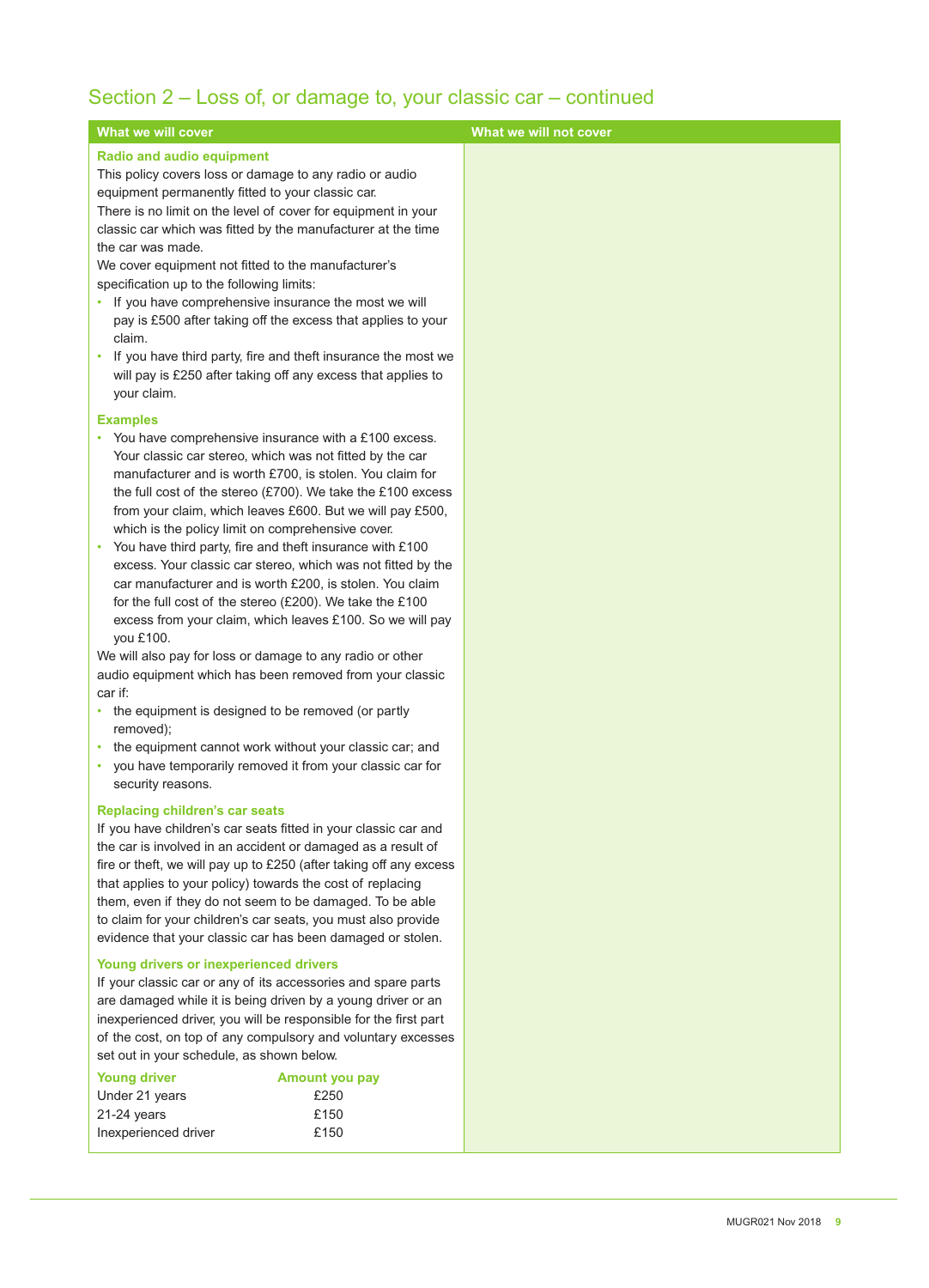# Section 3 – Personal accident benefits

# **Definitions which apply to this part of the policy only**

## **Expert medical specialist**

A person other than you, a member of your family or an employee of yours, who is qualified as a consultant in the branch of medicine the injury relates to.

#### **Permanent loss of sight**

A person who has suffered permanent and total loss of sight in one or both eyes and has been added to the Register of Blind Persons by a fully qualified ophthalmic specialist.

| What we will cover                                                                                                                                                                                                                                                                                                                                                                                                                                                                                                                                                                                                                                                                                                                                                                                               | What we will not cover                                                                                                                                                                                                                                                                                                                                                                                                                                                                           |
|------------------------------------------------------------------------------------------------------------------------------------------------------------------------------------------------------------------------------------------------------------------------------------------------------------------------------------------------------------------------------------------------------------------------------------------------------------------------------------------------------------------------------------------------------------------------------------------------------------------------------------------------------------------------------------------------------------------------------------------------------------------------------------------------------------------|--------------------------------------------------------------------------------------------------------------------------------------------------------------------------------------------------------------------------------------------------------------------------------------------------------------------------------------------------------------------------------------------------------------------------------------------------------------------------------------------------|
| We will pay up to £5,000 if you or your partner is accidentally<br>injured in the European Union while travelling in or getting in<br>or out of any car and this injury results in any of the following<br>within three calendar months.<br>Death.<br>Permanent loss of sight.<br>Losing one or both arms (above the wrist) or legs (above<br>the ankle) or the total loss of use of an arm or leg<br>(an expert medical specialist must confirm this will be<br>permanent).<br>The injury must be diagnosed, or the death certified, by<br>an expert medical specialist registered to practise in the<br>European Union.<br>We will pay up to £5,000 for each person for each accident.<br>If you or your partner has any other car insurance policy with<br>us, we will pay the benefit under one policy only. | Under this section we will not cover anyone for:<br>injury or death resulting from that person committing<br>$\bullet$<br>suicide, attempting to commit suicide or deliberately<br>injuring themselves;<br>injury or death if the person claiming was committing a<br>$\bullet$<br>crime at the time of the accident; or<br>injury or death if the person claiming had been under the<br>influence of alcohol or drugs (apart from drugs prescribed<br>by a doctor) at the time of the accident. |

# Section 4 – Personal belongings

| What we will cover                                                                                                                                                                                                                                                                                                                                                                                                                                                                                                                                                                                  | What we will not cover                                                                                                                                                                                                                                                                                                                                                                                                                                                                                                                                                                                                                                                                                                                                     |
|-----------------------------------------------------------------------------------------------------------------------------------------------------------------------------------------------------------------------------------------------------------------------------------------------------------------------------------------------------------------------------------------------------------------------------------------------------------------------------------------------------------------------------------------------------------------------------------------------------|------------------------------------------------------------------------------------------------------------------------------------------------------------------------------------------------------------------------------------------------------------------------------------------------------------------------------------------------------------------------------------------------------------------------------------------------------------------------------------------------------------------------------------------------------------------------------------------------------------------------------------------------------------------------------------------------------------------------------------------------------------|
| We will cover loss of or damage to clothing and personal<br>belongings caused by fire, theft, attempted theft or an<br>accident while they are in or on your classic car.<br>The most we will pay for any one event is £200. We will also<br>pay up to an extra £200 to include personal belongings that<br>are branded with the manufacturer or model of your classic<br>car.<br>If the items which have been lost or damaged do not belong<br>to you, you may ask us to pay the benefit to the actual owner.<br>If the owners accept our payment, this will prove that we have<br>paid the claim. | We will not cover the following:<br>Money, credit or debit cards, stamps, tickets, vouchers,<br>documents or securities (such as share certificates).<br>Goods or samples carried in connection with any trade or<br>$\bullet$<br>business.<br>Wear, tear and loss in value.<br>$\bullet$<br>Property left in a convertible or cabriolet car or a car with<br>$\bullet$<br>a removable hard top unless it is stored in a locked boot or<br>locked glove compartment.<br>Property you leave in your classic car when it is unoccupied,<br>and:<br>your classic car is unlocked;<br>the windows or sunroof are open; or<br>the keys are inside or on your classic car.<br>Loss or damage to mobile phone or electronic navigation<br>$\bullet$<br>equipment. |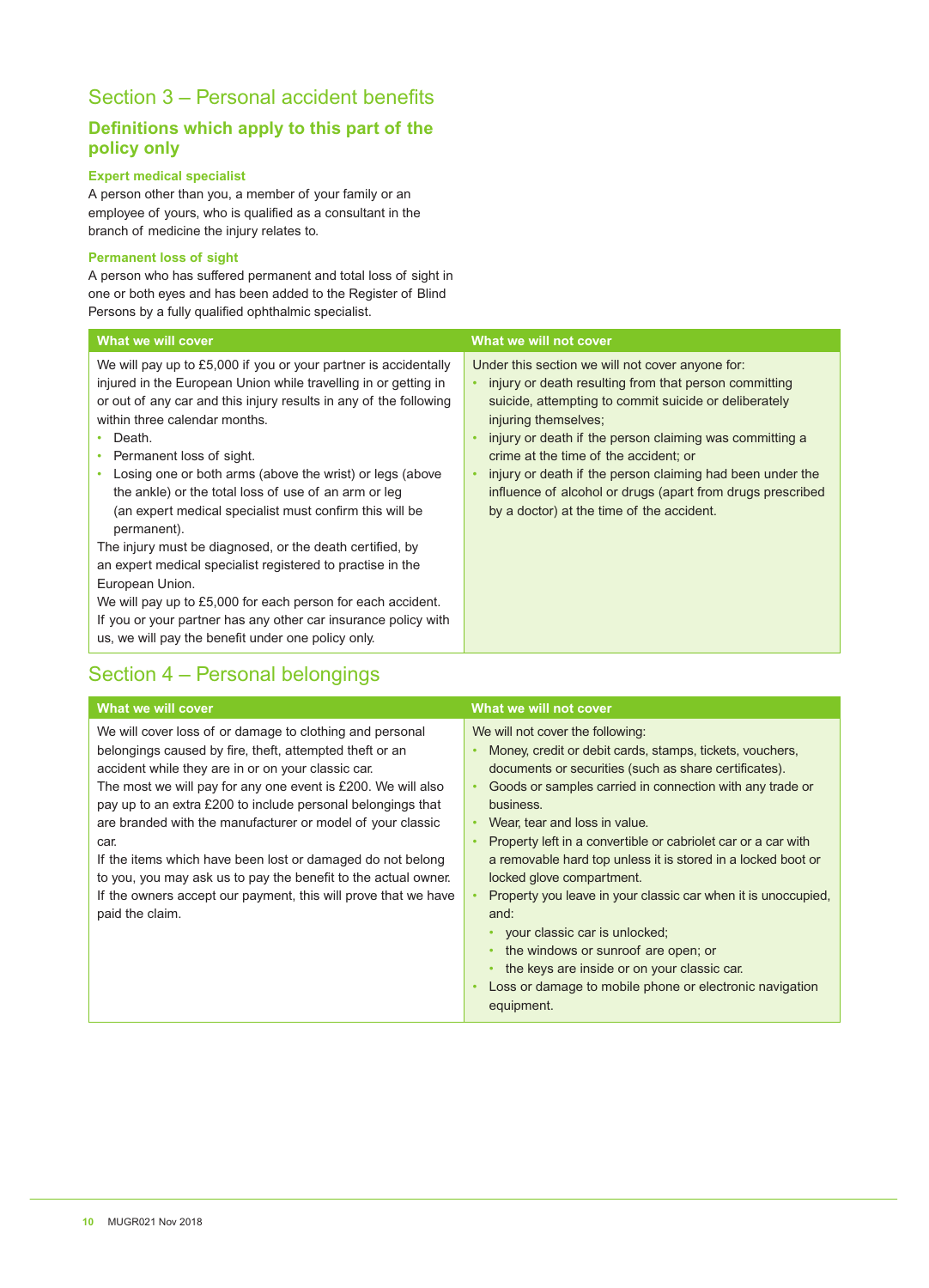# Section 5 – Medical expenses

| What we will cover                                                                                                          | What we will not cover |
|-----------------------------------------------------------------------------------------------------------------------------|------------------------|
| We will pay up to £100 towards the medical expenses for<br>each person injured in your classic car if it is in an accident. |                        |

# Section 6 – Broken windscreens and glass

| What we will cover                                                                                                                                                                                                                                                               | What we will not cover                                                       |
|----------------------------------------------------------------------------------------------------------------------------------------------------------------------------------------------------------------------------------------------------------------------------------|------------------------------------------------------------------------------|
| Replacing or repairing broken glass in the windscreen, back<br>windscreen, sunroof or side windows of your classic car.<br>Repairing any scratches on the bodywork caused by the<br>broken glass, as long as there has not been any other loss<br>or damage to your classic car. | The amount of any excess shown in your schedule.<br>٠<br>VAT (if it applies) |

# Section 7 – Hotel or travel expenses

| What we will cover                                                                                                                                                                                                                                                                                                                                                                                                                                                                           | What we will not cover |
|----------------------------------------------------------------------------------------------------------------------------------------------------------------------------------------------------------------------------------------------------------------------------------------------------------------------------------------------------------------------------------------------------------------------------------------------------------------------------------------------|------------------------|
| If your classic car cannot be driven after an accident or loss<br>covered by this policy, we will pay:<br>up to £50 for each person travelling in your classic car to<br>stay in a hotel for one night if you cannot continue your<br>journey until the next day; or<br>travel expenses of up to £100 in total for everyone who<br>was travelling with you in your classic car.<br>The most we will pay for any one event is £100. Your excess<br>does not apply to this part of the policy. |                        |

# Section 8 – Lost or stolen classic car keys and replacing locks

| What we will cover                                               | What we will not cover |
|------------------------------------------------------------------|------------------------|
| If you lose your classic car keys or they are stolen, and we     |                        |
| decide that it is necessary to replace the keys and locks to     |                        |
| prevent your classic car from being stolen, we will pay for this |                        |
| as long as you did not leave the keys in or on your classic car  |                        |
| when they were lost or stolen.                                   |                        |
| The most we will pay for any one event is £400. Your excess      |                        |
| does not apply to this part of the policy.                       |                        |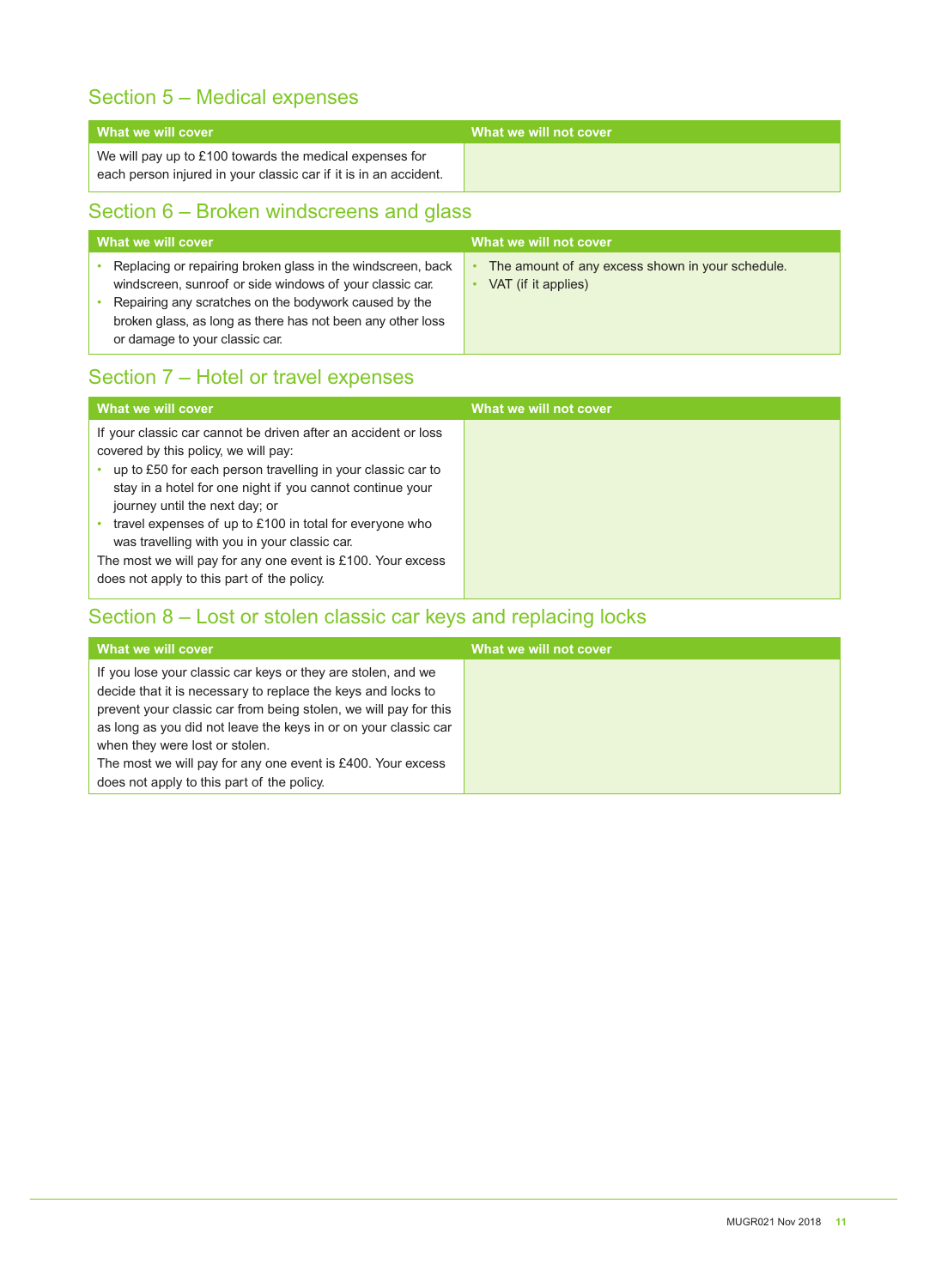# Section 9 – Travelling abroad

| What we will cover                                                                                                                                                                                                                                                                                                                                                                                                                                                                                                                                                                                                                                                                                          | What we will not cover |
|-------------------------------------------------------------------------------------------------------------------------------------------------------------------------------------------------------------------------------------------------------------------------------------------------------------------------------------------------------------------------------------------------------------------------------------------------------------------------------------------------------------------------------------------------------------------------------------------------------------------------------------------------------------------------------------------------------------|------------------------|
| Your policy provides the cover you have chosen<br>(comprehensive, third party, fire and theft or third party only)<br>within the non-UK territorial limits for up to 90 days in any<br>period of insurance. See the 'Definitions' section.                                                                                                                                                                                                                                                                                                                                                                                                                                                                  |                        |
| Minimum cover outside the territorial limits<br>This policy also provides the minimum cover you need by law<br>to use your classic car in any country not in the European<br>Union which the Commission of the European Communities<br>approves as meeting the conditions of Article (8) of EC<br>Directive 2009/103/EC on Insurance of Civil Liabilities arising<br>from using motor vehicles.<br>If you need more than the minimum cover outside the<br>territorial limits and we agree to give you this cover, as long<br>as you pay any extra premium we ask for we will give you an<br>international insurance certificate (Green Card) which proves<br>you are insured for the time you will be away. |                        |
| <b>Customs duty and delivery costs</b><br>If your classic car is within the non-UK territorial limits, and<br>is not fit to drive because of loss or damage covered by this<br>policy and we agree beforehand, we will pay:<br>• the cost of delivering it to your address in the United<br>Kingdom; and<br>• any customs duty you have to pay as a direct result of the<br>loss or damage.                                                                                                                                                                                                                                                                                                                 |                        |

# Section 10 – Car sharing

| What we will cover                                                                                                                                                                                                                                                                                                                       | What we will not cover |
|------------------------------------------------------------------------------------------------------------------------------------------------------------------------------------------------------------------------------------------------------------------------------------------------------------------------------------------|------------------------|
| Your policy also covers you for carrying passengers in your<br>classic car who pay you to do so, as long as:<br>your classic car is not built or adapted to carry more than<br>eight passengers (not including the driver);<br>you are not carrying the passenger as a business; and<br>you are not making a profit from the passengers' |                        |

# Section 11 – Cover when your classic car is being serviced, examined or repaired

| What we will cover                                                                                                                                                                                                                                                                                                                                                                                                                                                                                                                           | What we will not cover |
|----------------------------------------------------------------------------------------------------------------------------------------------------------------------------------------------------------------------------------------------------------------------------------------------------------------------------------------------------------------------------------------------------------------------------------------------------------------------------------------------------------------------------------------------|------------------------|
| Your cover continues to apply to your classic car when it is<br>being serviced, examined or repaired at premises involved in<br>the motor trade.<br>At these times the limits about driving and using your classic<br>car set out in your certificate of motor insurance will not apply.<br>as long as it is only being driven or worked on by a motor<br>trader or their employees.<br>If at the time a claim is made under this section any other<br>policy exists that would cover the claim, we will pay only our<br>share of the claim. |                        |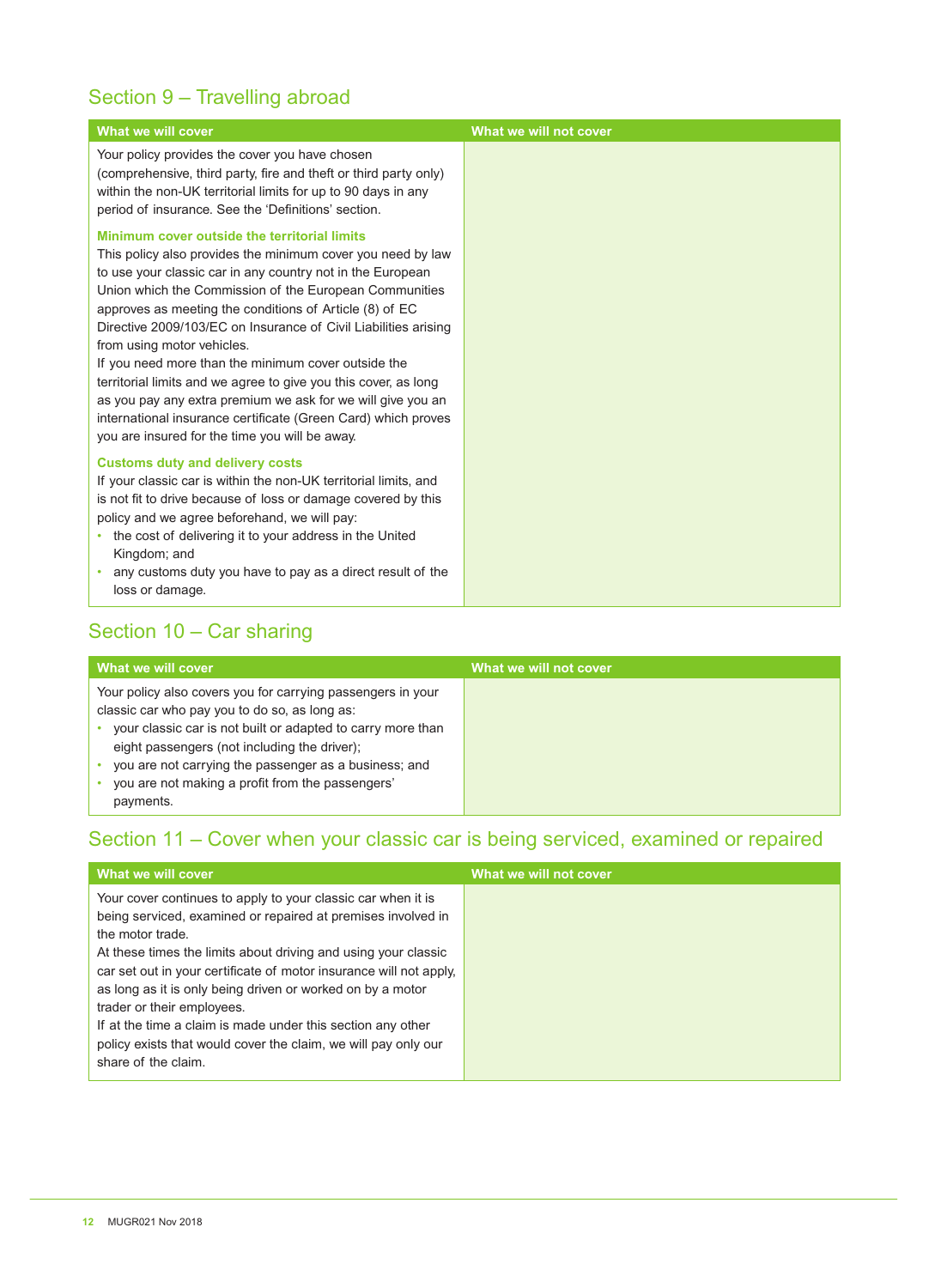# General exceptions under this policy

# **1 Classic car user**

This policy does not apply when any classic car it covers is:

- being driven or used by anybody who is not allowed to do so under your certificate of motor insurance;
- being used for purposes not shown on your certificate of motor insurance;
- being driven with your permission by anybody you know has never held a driving licence or is disqualified from holding or applying for a driving licence;
- being driven by, or in the charge of, a person who is not complying with the conditions or limitations of their driving licence, unless we must provide cover under the Road Traffic Acts;
- towing a caravan, trailer or broken-down vehicle for payment; or
- towing more than one caravan, trailer or broken-down vehicle at any one time.

# **2 Contracts**

This policy does not cover any liability you have under an agreement or contract, unless you would have had that liability anyway.

#### **3 War**

This policy does not cover any loss or damage caused by war, invasion (whether or not war is declared), revolution, military force, acts of terrorism or other hostile events, unless we must provide cover under the Road Traffic Acts.

#### **4 Radioactivity**

- This policy does not cover any loss, damage or legal liability caused by:
- ionising radiation or radioactive contamination from nuclear fuel or from burning nuclear fuel; or
- radioactive, poisonous, explosive or other dangerous properties of any explosive nuclear machinery or any part of it.

# **5 Using your classic car on airfields**

We will not pay any claim for events that happen while your classic car is parked or is being driven in any area of an airport or airfield used for:

- moving, taking off or landing aircraft;
- parking aircraft or other ground equipment, and for maintaining and refuelling; or
- customs inspections at passenger terminals.

# **6 Pollution**

Unless the law says otherwise, we are not liable for any loss, damage or liability caused by pollution or contamination unless the pollution or contamination is caused by a sudden, identifiable, unexpected and unintended event which happens at one time and place during the period of insurance. We will treat all pollution or contamination which results from one event as having happened at the same time the event took place.

# **7 Fraud**

We will not pay any claim and all cover under the policy will end from the date you (or anyone acting for you):

- make a false or exaggerated claim or support your claim with forged or fraudulent documents or evidence; or
- deliberately cause the loss, damage or injury.

# **8 Riot**

Apart from events covered under section 1, we will not cover any accident, injury, loss or damage that happens outside Great Britain, the Isle of Man or the Channel Islands that is caused by riot or civil commotion.

# **9 Earthquake**

Apart from events covered under section 1, we will not cover any accident, injury, loss or damage caused by earthquakes.

# **10 Use on a racetrack**

This policy will not cover loss, damage, injury or liability arising while your classic car is being used on a racetrack or for completing pre-paid laps on circuits or de-restricted toll roads such as the Nurburgring.

# **11 Deliberate acts**

This policy will not cover loss, damage, injury or liability arising from any deliberate act by you or someone insured under this policy.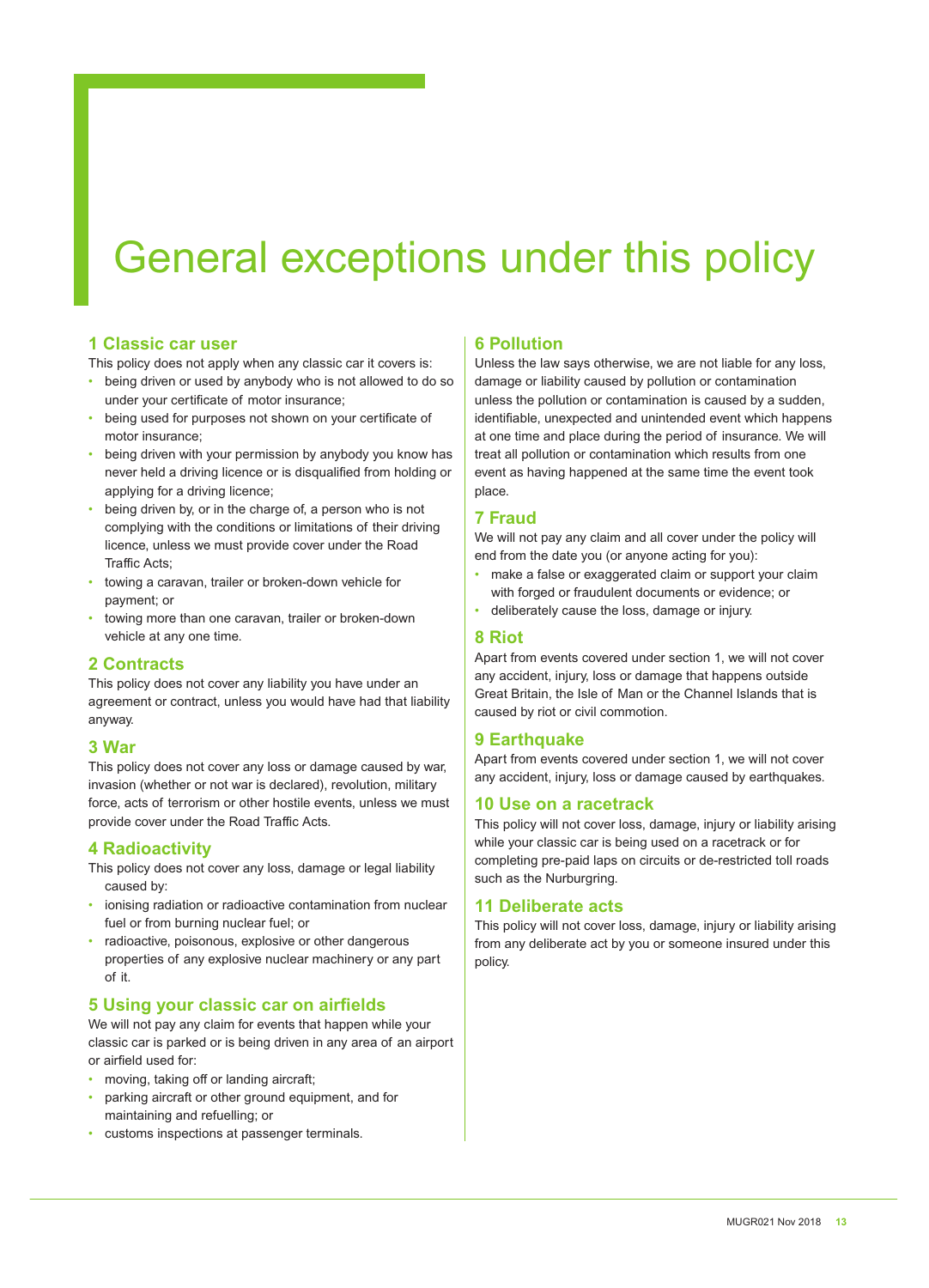# Conditions that apply to all of this policy

# **1 General**

We will only provide the cover set out in this policy if you keep to all the terms and conditions of the policy.

#### **2 Your duty**

All the information given to us must be complete and correct as far as you know. You are responsible for making sure that information relating to all drivers the policy covers is complete and correct.

If we discover that you (or someone acting for you) deliberately gave us incomplete or false information, all cover under this policy will end. We will treat the policy as though it never existed and we will not pay your claim.

We may also recover any money we may have paid under this policy.

#### **3 How to claim and how to tell us about claims which may be made against us**

(In this condition only, you means you, your legal representative or anybody insured under this policy.) You must give us, as soon as possible, full details of any event that could lead to a claim under this policy. You must not:

- admit an accident is your fault;
- negotiate to settle any claim; or

offer or promise anything without our permission in writing. You must send us, unanswered, any documents you receive to do with the claim (or any accident or event which may lead to a claim).

If you know about any possible legal action or inquiries that might be carried out, you must tell us immediately in writing. We may, in your name, take over and deal with a claim and try to recover from others any money we have paid out under this policy. At all times you must give us whatever help we need. If the law of any country where you are covered by this policy says we must settle a claim which we would not otherwise have paid, we can ask you (or the person who caused the event) to pay us that amount.

# **4 Other insurance**

If you are covered by any other policy for any claim, we will pay only our share of the claim (unless we say otherwise in this policy).

# **5 Taking care of your classic car**

You must make sure that:

- your classic car is in a roadworthy condition and is safe to drive; and
- you do all you can to keep your classic car and its contents safe.

If your classic car is damaged by something covered under this policy, you must do whatever is necessary to protect your classic car and its accessories from further loss or damage. If we ask, you must let us examine your classic car as long as we give you notice. Your classic car must have a current MOT certificate (if it applies).

# **6 Cancelling your cover**

You can cancel this policy at any time by calling the insurance advisor who sold you the policy. If cover has not yet started we will refund any premium paid in full. If you cancel within the first 14 days, we'll refund you for the time that is left on the policy, providing a claim has not been made under the policy. If you cancel after the first 14 days and as long as you have not made a claim under the policy, we will refund part of your premium on the following basis.

- Up to one month's cover 75%
- Up to two months' cover 62.5%
- Up to three months' cover 50%
- Up to four months' cover 37.5%
- Up to six months' cover 25%
- Up to eight months' cover 12.5%
- Over eight months' cover no refund

If a claim has been made you must pay the full annual premium and you will not be entitled to any refund. We or your insurance broker or intermediary can cancel this policy by sending you seven days' notice to your last known address. The reason for cancellation will be set out clearly in the communication with you. Valid reasons include, but will not be limited to, those listed below;

- Changes to the information detailed on your proposal, statement of insurance or statement of fact, schedule or certificate of motor insurance which result in us no longer wishing to provide cover.
- Where the circumstances of a new claim, or an incident we have become aware of, result in us no longer wishing to provide cover.
- Where we suspect fraud on this or any other related policy.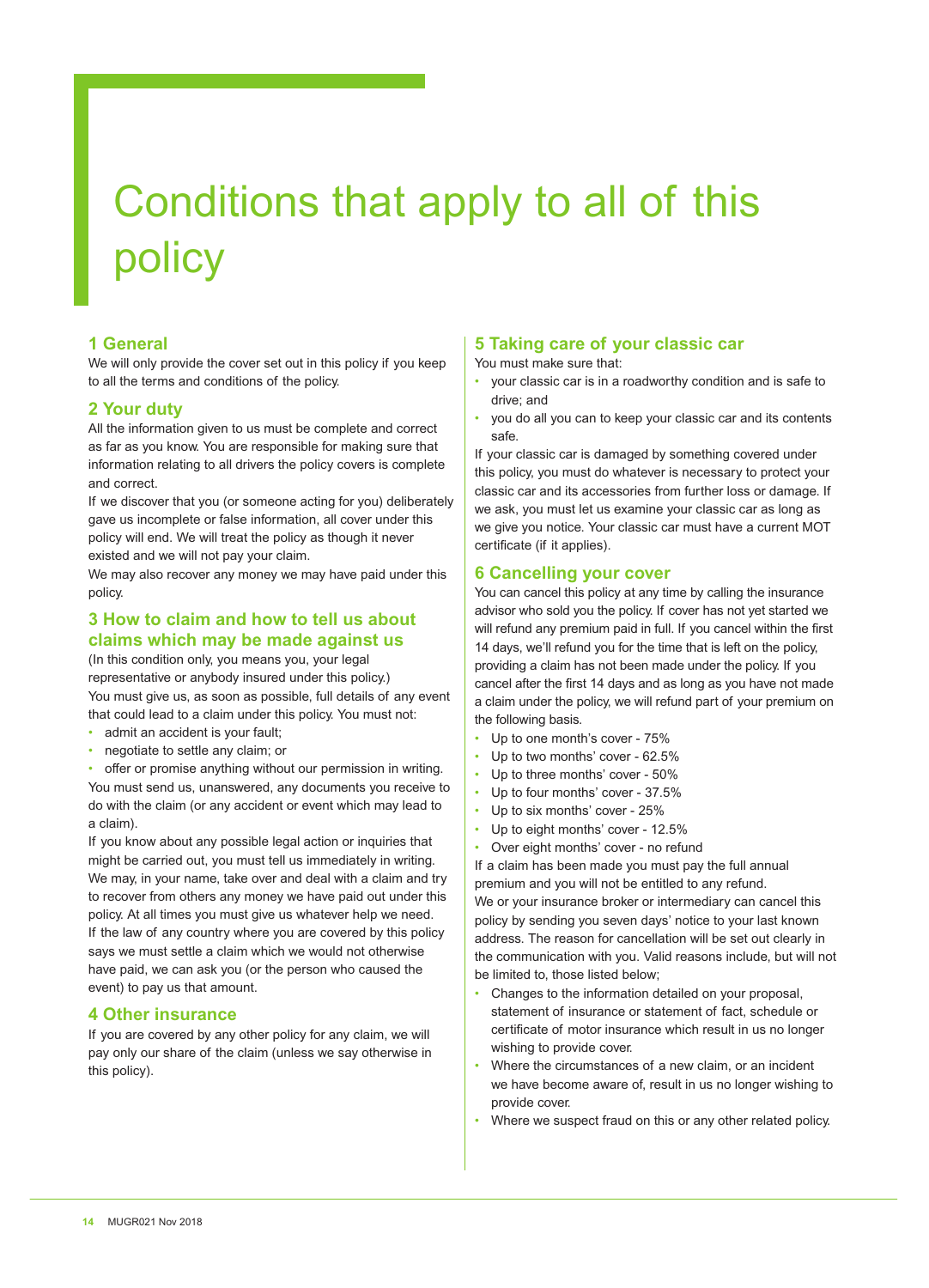- Where you, a person acting on your behalf, or any person covered to drive the vehicle uses threatening, intimidating or abusive behaviour or language towards our staff, suppliers or agents acting on our behalf, including your insurance adviser.
- Where any person claiming cover under this policy fails to provide us with any reasonable information we ask for.
- Where a misrepresentation has been made that results in us no longer wishing to provide cover.
- Where we are unable to collect a premium payment due to insufficient funds in the account you have nominated to pay from (notice will be sent to your last known address allowing you an opportunity to rectify the situation, and confirming that a second attempt to collect the payment will be made).
- Where we are unable to collect a premium payment due to a Direct Debit Instruction being cancelled (notice will be sent to your last known address allowing you an opportunity to rectify the situation by reinstating the previous Direct Debit instruction, providing a new Direct Debit instruction or by providing the full outstanding premium).

If you sell or get rid of your classic car, you must tell us immediately. All cover under this policy will stop unless you replace your classic car and give us its details within seven days of getting rid of your previous classic car.

# **7 Settling disagreements**

If we accept your claim under sections 2, 6, 7, 8, 9 or 11 of this policy but we and you cannot agree the amount we should pay, we will pass the matter to an arbitrator to decide. The arbitrator is an independent person who we and you will appoint in line with the law in force at the time. You cannot take legal action against us before the arbitrator makes a decision.

# **8 Paying your premium**

If you have not paid your premium, we will not provide cover from the date the premium was due.

# **9 Contracts (Rights of Third Parties) Act**

Under the Contracts (Rights of Third Parties) Act 1999 or any other relevant laws, only you and we may enforce any of the terms of this policy. This will not affect any rights other people or organisations have under other laws.

## **10 Telling us about changes in your circumstances**

Please tell us about any changes which may affect your cover. If you fail to do so, your policy may not be valid and we may not pay your claim. For example, you must tell us if:

- you want to change the drivers insured under this policy;
- you move house or change the place you keep your classic car;
- you expect to do fewer or more miles each year;
- your name changes (for example, by marriage);
- your driving licence number (DLN) changes;
- you change your classic car or the owner of your classic car changes;
- you change what you use your classic car for (for example, you start using it for business purposes);
- you get a new job (full-time or part-time) or take on a second job;
- you make changes to your classic car (including fitting security devices);
- the condition or specification of your classic car changes (if your classic car is covered on an agreed value basis); or
- you develop any physical or mental problem that affects your ability to drive.

This is not a full list. If you are not sure whether you need to tell us about a change in circumstances, tell us anyway.

# **11 Agreed value**

You must send all photographs and valuations that we or your broker or intermediary need as evidence of the value of your classic car. If we or they have not received and accepted the photographs and valuations we or they need, any loss or damage to your classic car will be based on the market value of your classic car and not on the agreed value of your classic car.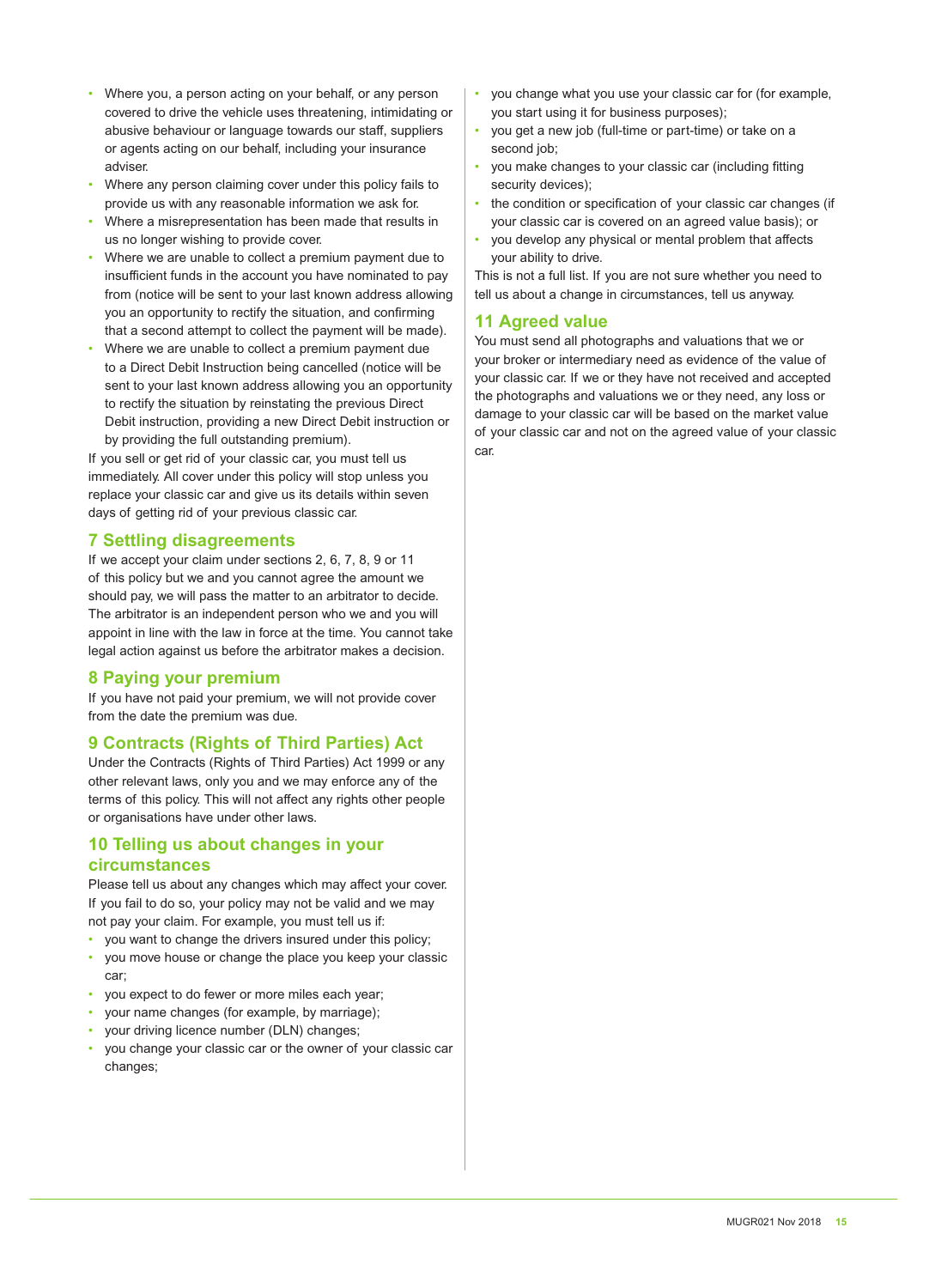# Making a claim

# **If your classic car is involved in an accident or has been damaged or stolen, here's what to do.**

Call us on **0345 126 2596** (**+44 23 8062 1982** if you are phoning from outside the United Kingdom) as soon as possible. You can do this at any time of the day.

#### **You will need to tell us**

- your policy number or the number shown on your certificate of motor insurance;
- your personal details;
- the driver's personal details, if you were not driving your classic car; and
- full details of what happened, including the details of any other people or vehicles involved and any witnesses' names and addresses.

We will validate your claim and discuss with you how your claim will be progressed.

# **Getting your classic car repaired**

If your classic car can be repaired, we will agree with you how to repair it.

If you want, you can arrange for a repairer you choose to carry out the repairs. If you want to do this, you must send us a detailed repair estimate and full details of the accident before your repairer starts any work.

When your classic car has been repaired, you will need to pay the repairer the excess and any contribution that may apply.

# **If your classic car cannot be repaired**

If your classic car cannot be repaired, we will call it a total loss and it will become our property. You must send us its registration document (V5 or V5C).

If it is possible to do so, we will immediately move your classic car to a place it can be stored, so please make sure you remove all your belongings from the car.

For reasons of safety and to prevent fraud, insurers actively discourage policyholders from keeping a vehicle that has been declared a total loss, and future insurance on these vehicles may not be available.

Before we can deal with your claim as a total loss, you must send us:

- your certificate of motor insurance;
- the vehicle registration document (V5 or V5C);
- the MOT test certificate (if this applies);
- all sets of classic car keys;
- details of any money you still owe for the classic car; and

• any other documents you may want us to take into account when valuing your classic car (such as the classic car's service history).

If possible, please also send us the receipt for your classic car. This will help us deal with your claim faster.

Please send the documents to us direct so we can pay your claim as soon as possible.

We will contact you to agree the market value of your classic car, unless there is an agreed value for your classic car shown on your schedule. From this value we will take off the amount of:

- any excess;
- any money you owe; and
- any premium you have not yet paid. You must still pay the full yearly premium because we have met all our responsibilities to you under the policy.

#### **If your classic car is stolen**

If your classic car is stolen and is found, but it has been damaged, we will either repair it or treat it as a total loss as described above.

If the car is not found we will treat it as a total loss.

We place all claims for a total loss on a register shared by a range of insurance companies. This is to protect us against fraud.

#### **Personalised number plates**

If your classic car is stolen and not found, or declared a total loss, you should contact the Driver and Vehicle Licensing Agency (DVLA) as soon as possible to transfer your number plate to a replacement vehicle.

If you fail to do this, we may not be able to pay your claim as quickly as we normally would.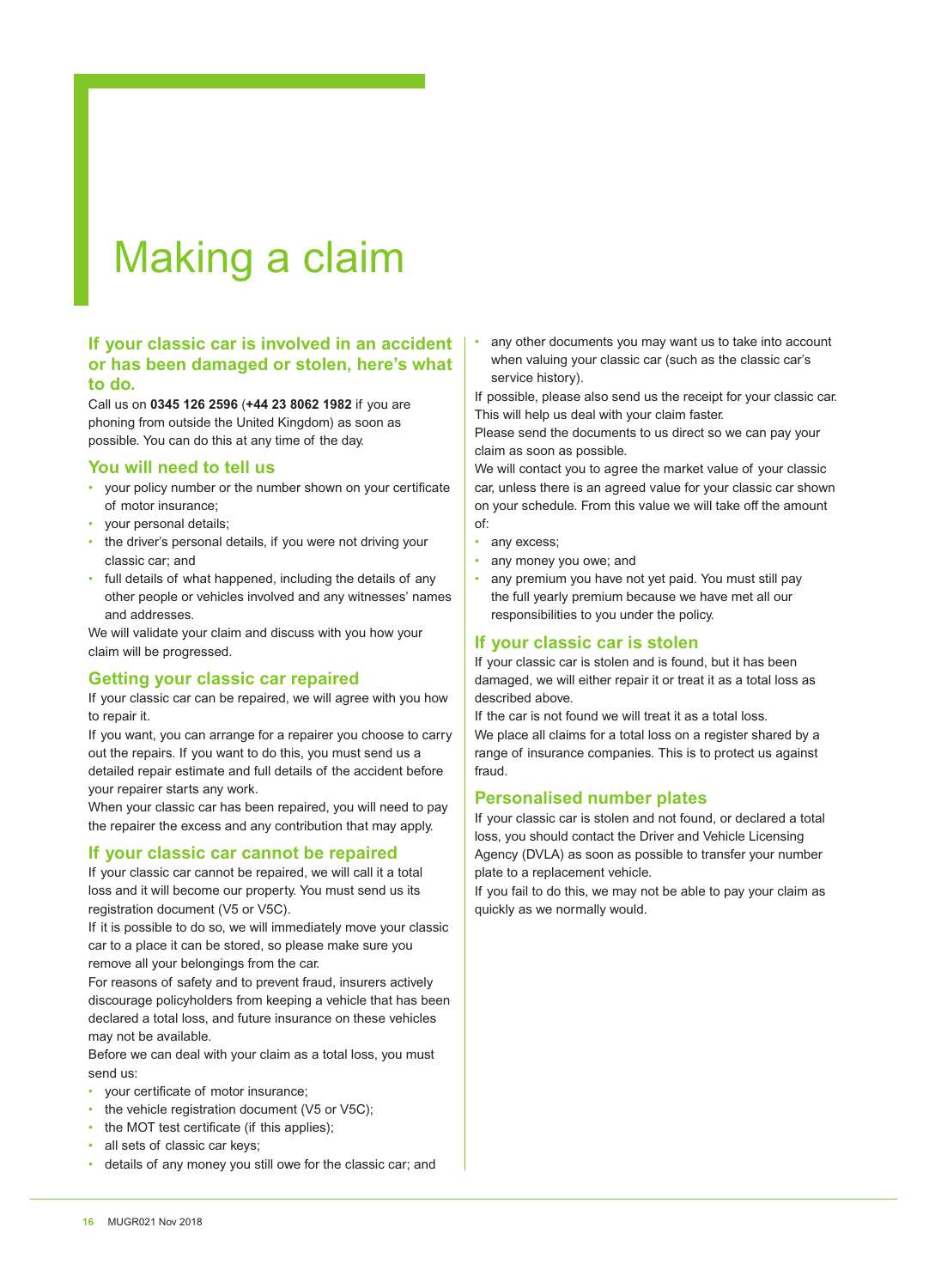# **Claiming for 'uninsured losses'**

When you make a claim, any costs which are not included under your policy (such as your policy excess) are known as 'uninsured losses'.

If you have an accident and it is not your fault, you may be able to claim these costs back from the other driver. Before you contact the other driver or their insurers direct you must tell us that this is what you plan to do.

You may have separate insurance that pays the costs of claiming for your uninsured losses. Please check your policy documents.

## **Broken windscreens and glass**

If you need to claim for a broken windscreen or broken glass, phone the Ageas Glassline on **0800 174 764** and show the repairer your current certificate of motor insurance when they repair the glass.

If you claim for a broken windscreen or broken glass, this will not affect your no claim discount as long as there is no other damage to your car (apart from any scratches on the bodywork caused by broken glass) and none of your belongings have been stolen from your car.

Glass damage can often be repaired but you need to phone our Glassline as soon as possible. If you do not get the damage repaired as soon as possible, the damage is likely to spread until a much more expensive and time-consuming replacement is needed.

If your policy does not cover windscreen damage, by calling our Glassline you may still qualify for a discount for standard items. However, you will need to pay the windscreen company in full when you get the windscreen repaired or replaced.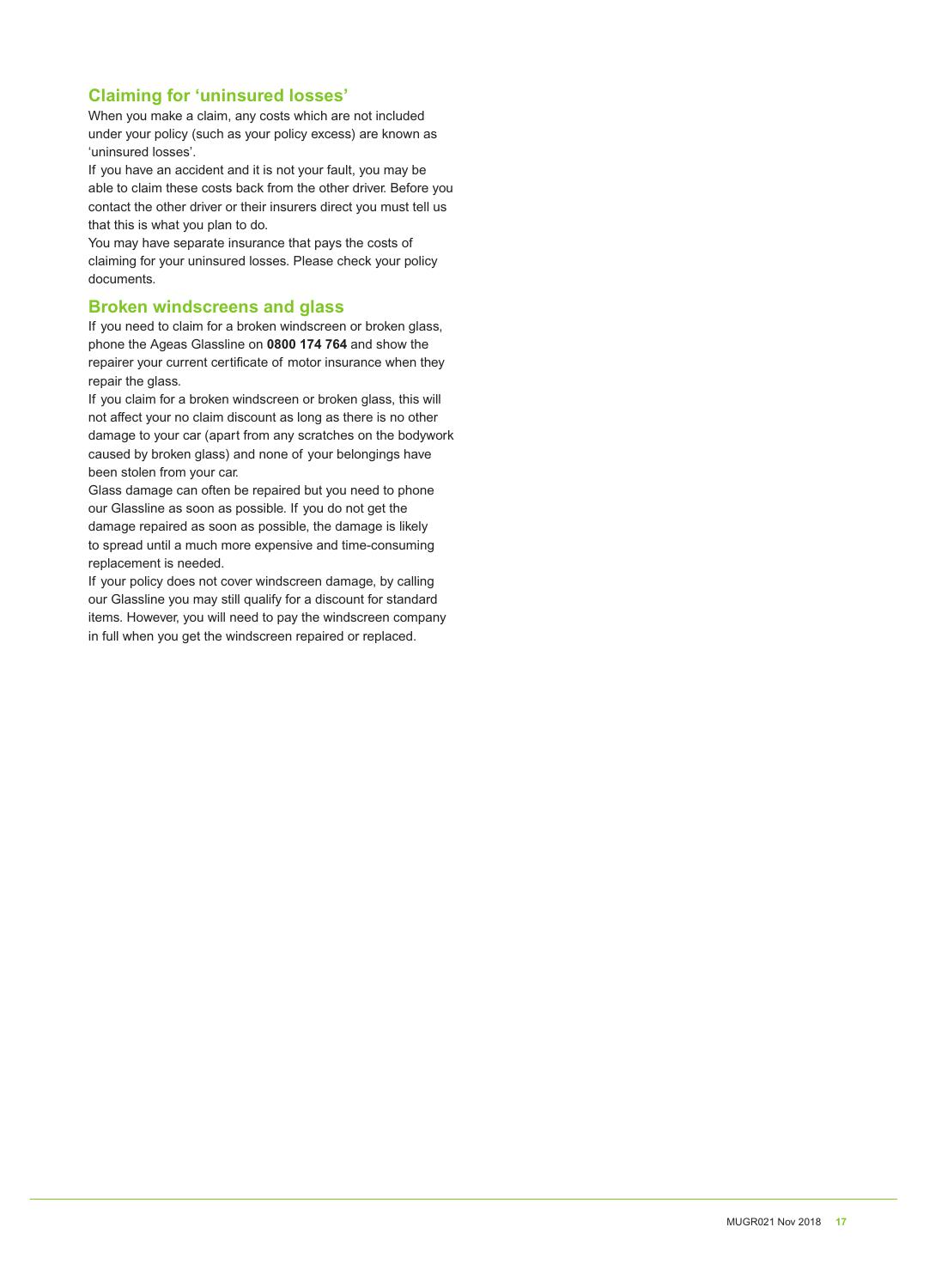# Privacy Notice

We are Ageas Insurance Limited and are part of the Ageas group of companies. The details provided here are a summary of how we collect, use, share, transfer and store your information. For our full Privacy Policy please visit our website www.ageas.co.uk/privacy-policy or contact our Data Protection Officer at: Ageas House, Hampshire Corporate Park, Templars Way, Eastleigh, Hampshire SO53 3YA or by emailing thedpo@ageas.co.uk.

Your insurance adviser will have their own uses for your personal data. Please ask your insurance adviser if you would like more information about how they use your personal information.

## **Collecting your information**

We collect a variety of personal information about you including your name, address, contact details, date of birth, credit history, criminal offences, claims information and IP address (which is a unique number identifying your computer). Where relevant, we also collect special categories of personal information (which was previously known as sensitive personal information) such as details regarding your health.

We also collect information from a number of different sources for example: publically available sources such as social media and networking sites; third party databases available to the insurance industry; firms, loss adjusters and/or suppliers appointed in the process of handling a claim.

#### **Using your information**

The main reason we collect your personal information and/ or special categories of personal information is because we need it to provide you with the appropriate insurance quotation, policy and price as well as manage your policy such as handling a claim or issuing documentation to you. Our assessment of your insurance application may involve an automated decision to determine whether we are able to provide you with a quotation and/or the price. If you object to this being done, then we will not be able to provide you with insurance.

We will also use your information where we feel there is a justifiable reason for doing so for example: to prevent and detect fraud and financial crime (which may include processes which profile you); collecting information regarding your past policies; carrying out research and analysis (including profiling); and recording and monitoring calls.

If you have given us such information about someone else, you would have confirmed that you have their permission to do so.

# **Sharing your information**

We share your information with a number of different organisations which include, but are not limited to: other insurers; regulatory bodies; carefully selected third parties providing a service to us or on our behalf; fraud prevention and credit reference agencies and other companies, for example, when we are trialling their products and services which we think may improve our service to you or our business processes.

Unless required to by law, we would never share your personal data without the appropriate care and necessary safeguards being in place.

## **Keeping your information**

We will only keep your information for as long as is necessary in providing our products and services to you and/or to fulfil our legal and regulatory obligations. Please refer to our full Privacy Policy for more information.

# **Use and storage of your information**

#### **overseas**

Your information may be transferred to, stored and processed outside the European Economic Area (EEA). We will not transfer your information outside the EEA unless it is to a country which is considered to have equivalent data protection laws or we have taken all reasonable steps to ensure the firm has suitable standards in place to protect your information.

# **Your rights**

You have a number of rights in relation to the information we hold about you, these rights include but are not limited to: the right to a copy of your personal information we hold; object to the use of your personal information; withdraw any permission you have previously provided and complain to the Information Commissioner's Office at any time if you are not satisfied with our use of your information. For a full list of your rights please refer to the full Privacy Policy.

Please note that there are times when we will not be able to delete your information. This may be as a result of fulfilling our legal and regulatory obligations or where there is a minimum, statutory, period of time for which we have to keep your information. If we are unable to fulfil a request we will always let you know our reasons.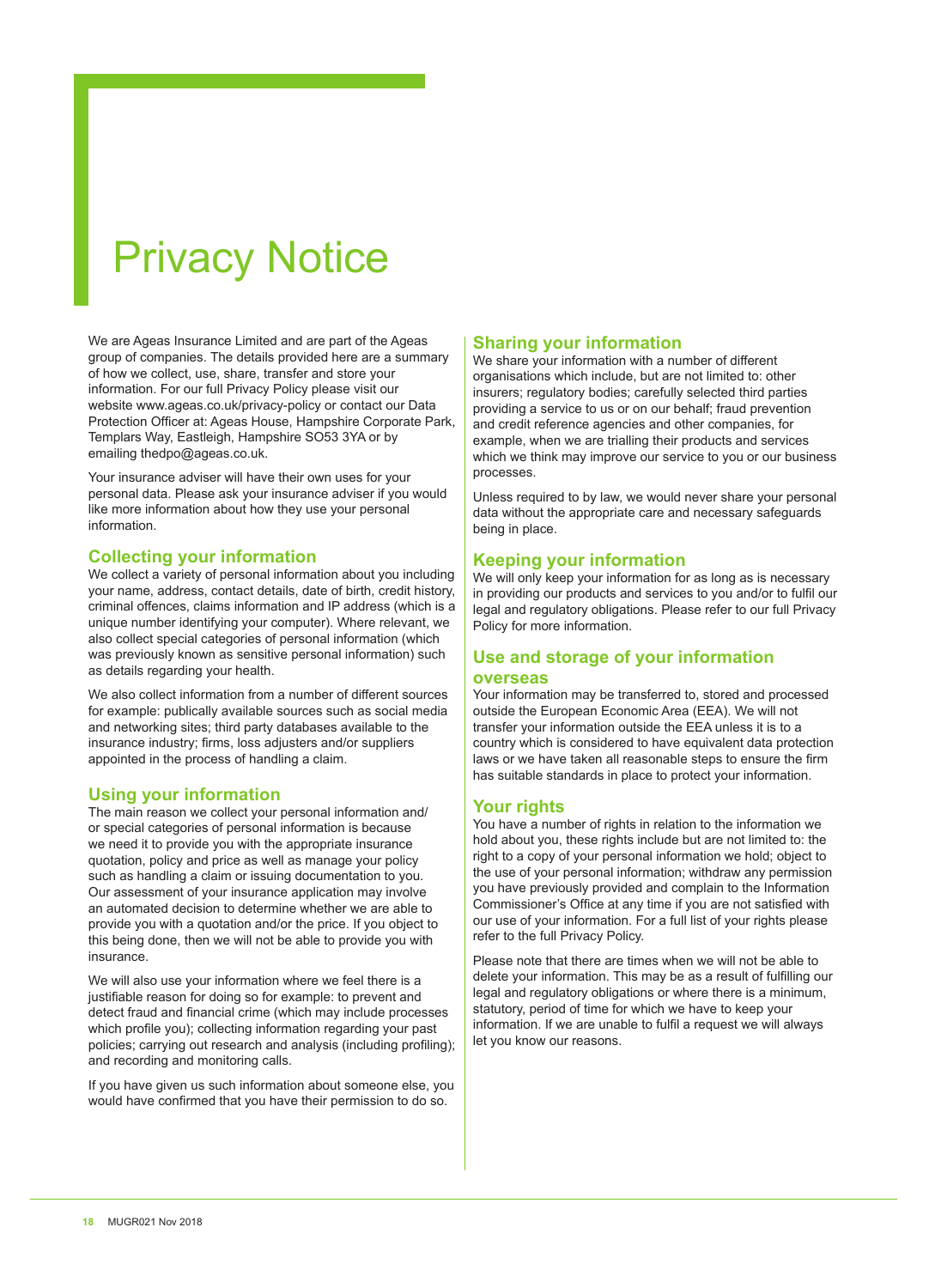# How to make a complaint

Should there ever be an occasion where you need to complain, we'll do our best to address this as quickly and fairly as possible.

If we can't, then we'll:

- Write to you to acknowledge your complaint.
- Let you know when you can expect a full response.
- Let you know who is dealing with the matter

In most instances, we'll be able to address your complaint within the first few days of this being notified to us. On occasion, further investigation may be necessary, but we'll provide you with a full written response to your complaint within eight weeks of notification.

If your complaint is about the way your policy was sold to you, please contact your insurance adviser to report your complaint.

If you've a complaint regarding your claim, please telephone us on 0345 122 3018.

Alternatively, for claims or any other type of complaint, you can also write to us at the address shown below or email us through our website at **www.ageas.co.uk/complaints** (please include your policy number and claim number if appropriate).

Our address:

Customer Services Advisor Ageas House Hampshire Corporate Park Templars Way **Eastleigh Hampshire** SO53 3YA

# **What to do if you're not happy with our response**

In the unlikely event that we haven't responded to your complaint within eight weeks or you're not happy with our final response you have the right to take your complaint onto the Financial Ombudsman Service but you must do so within six months of the date of our final response.

The Ombudsman is an impartial complaints service, which is free for customers to use and taking your complaint to the Ombudsman does not affect your right to take your dispute to the courts.

You can find out more information about how to complain to the Ombudsman online at: **www.financial-ombudsman.org.uk**.

Alternatively, you can write to the Ombudsman at:

Financial Ombudsman Service Exchange Tower London E14 9SR

By phone: **0800 023 4567**

By email: c**omplaint.info@financial-ombudsman.org.uk**

Please note that if you don't refer your complaint within the six months, the Financial Ombudsman Service won't have our permission to consider your complaint and therefore will only be able to do so in very limited circumstances, for example, if it believes that the delay was as a result of exceptional circumstances.

#### **Financial Services Compensation Scheme**

We are covered by the Financial Services Compensation Scheme (FSCS).

In the very unlikely event that Ageas was to go bust, your insurance policy would still remain valid in the event that you needed to make a claim. For more details about the scheme visit **www.fscs.org.uk** or telephone **0800 678 1100** or **020 7741 4100**.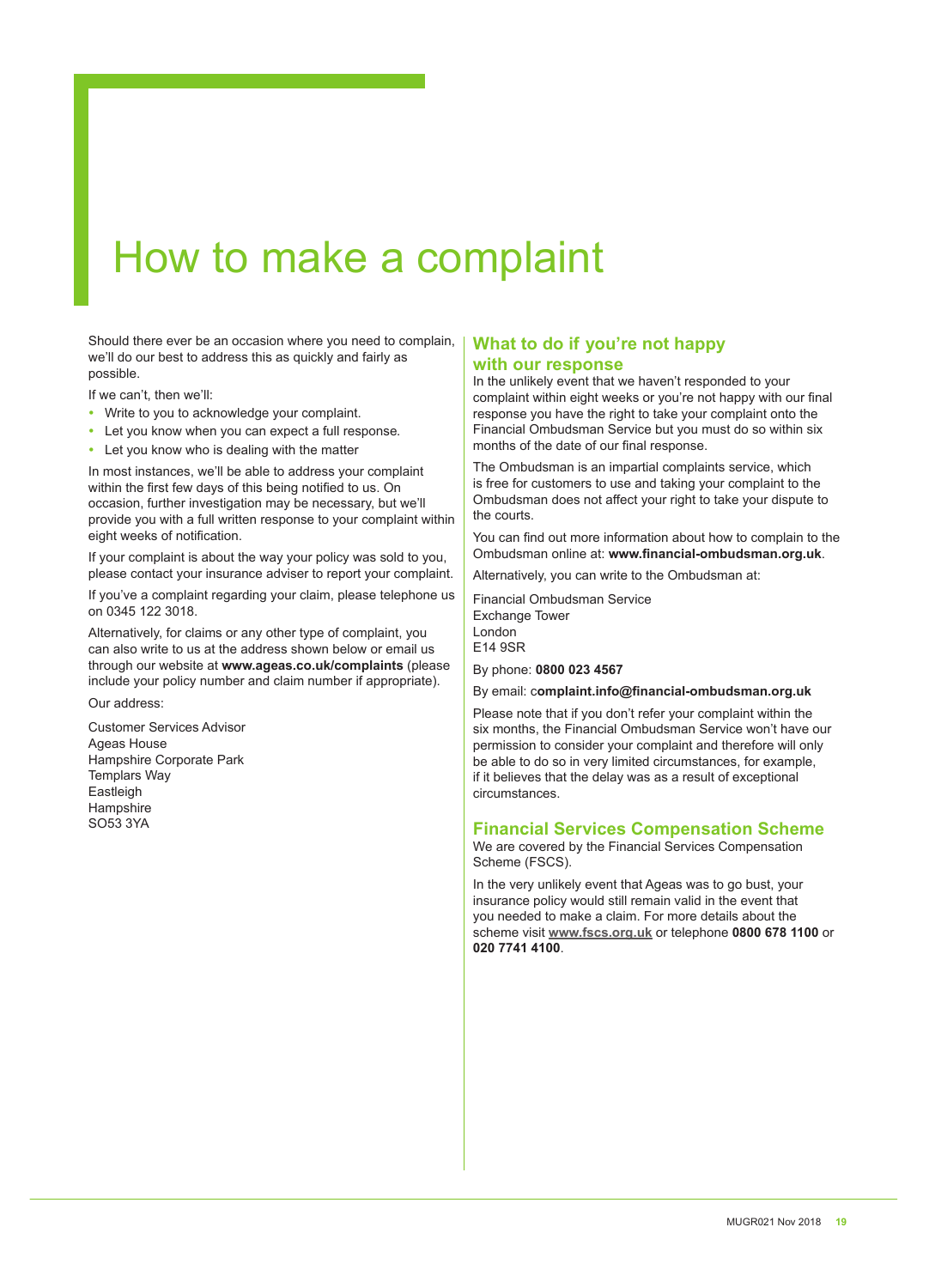# What to do if you have an accident

If you are involved in an accident or your classic car is stolen, call us on **0345 126 2596** (+44 23 8062 1982 if you are phoning from outside the United Kingdom). Lines are open 24 hours a day.

The following guidelines will help us to help you with your claim.

# **1 Stop your classic car if you**

- have an accident with another vehicle;
- hit a pedestrian;
- hit certain animals (for example, farm animals or dogs); or
- hit another person's property.

It is against the law to drive away.

# **2 Exchange all details**

Make sure you get:

- the names, phone numbers and addresses of everyone involved (including any witnesses);
- the details of their insurance companies (including names and policy numbers if the people know them); and
- the registration numbers of the vehicles involved.

#### **3 Show your certificate of motor insurance**

- If someone is injured in the accident, you must show your certificate of motor insurance to anyone who has a good reason for asking to see it.
- You must also tell the police within 24 hours of the incident, and also show them your certificate of motor insurance.

# **4 Do not admit blame or offer any payment**

Accidents are stressful, but it is essential that you do not:

- admit blame; or
- make any offer of payment;

as it could make it more difficult for us to manage your claim and may also affect your rights.

Please tell us if any other person admits the accident was their fault.

# **5 Write down all the facts**

Write down all the facts of the accident as soon as possible, no matter how trivial the fact may seem at the time – these facts may help us prove your case.

• If possible, take a photo of the scene. It is a good idea to carry a small disposable camera in your classic car at all times.

- If you do not have a camera, draw a diagram of the scene. Show as much detail as you can – for example, the position of all the vehicles involved (before and after the accident), road names, road signs and markings, the width of the road, skid marks, where the witnesses were, and anything that was blocking your and other people's views.
- Write down what the weather was like, including whether it affected visibility (for example, fog) and the condition of the road.
- If anyone is injured, write down their name and their injury.

#### **6 Letters and documents**

You must send us all letters and documents you receive to do with the accident. Do not answer them yourself. Do not try to deal with any claim unless we have agreed this with you.

#### **7 Theft**

If your classic car or its contents are stolen, you must report it to the police as soon as possible.

#### **8 Note**

It will help speed up your claim if you have all your documents to hand when you make your claim, such as your:

- certificate of motor insurance;
- driving licence:
- vehicle registration document (V5 or V5C); and
- MOT test certificate (if this applies).

We will then guide you through the claims process..

**What happens next is on page 16 - entitled:**  A guide to Making a claim

To make a claim, phone us on **0345 126 2596**. It is important that you only use these numbers to claim. To claim for broken glass, phone the Ageas Glassline on **0800 174 764**.